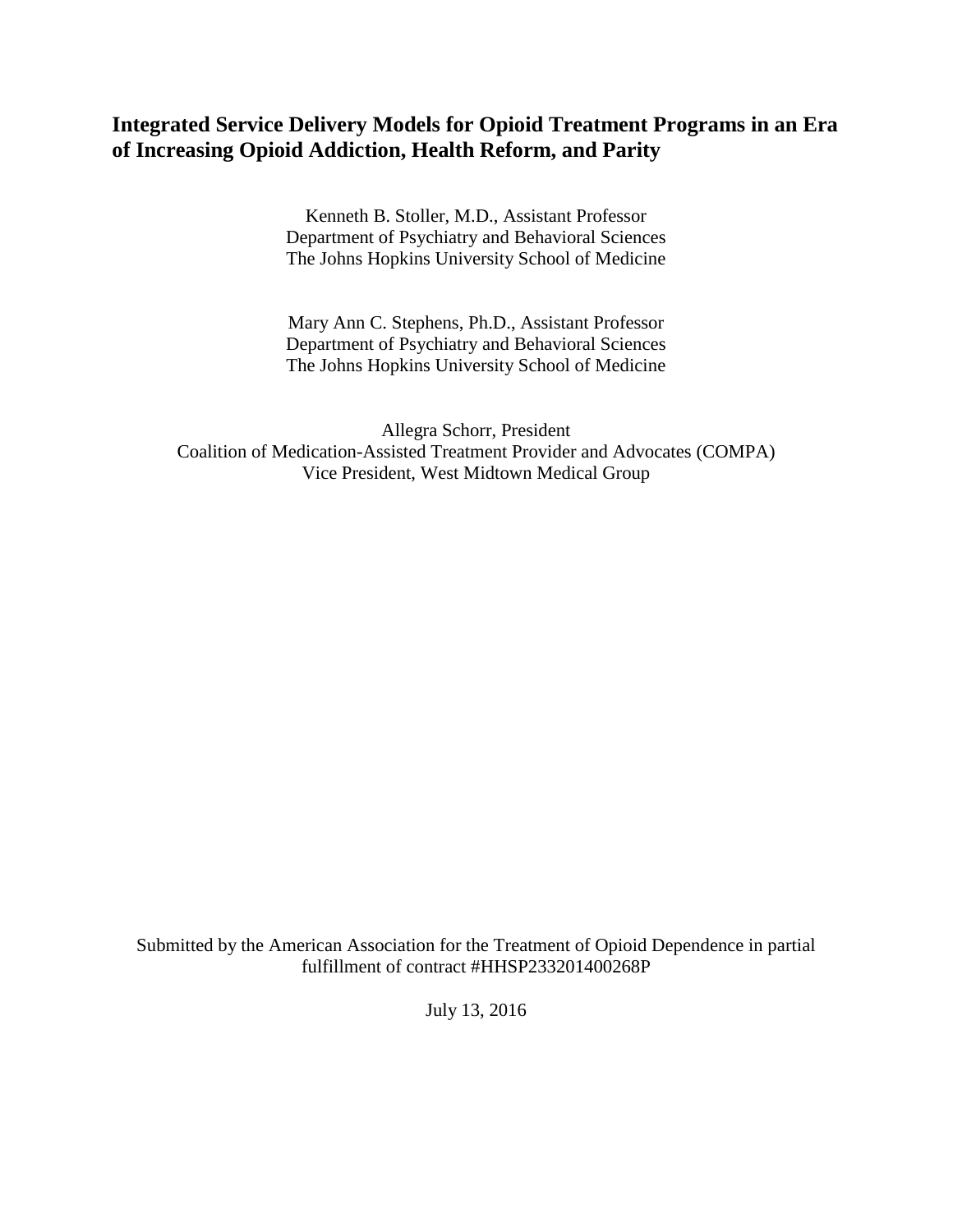## **Introduction**

This is the second of three policy papers that the American Association for the Treatment of Opioid Dependence (AATOD) has developed for the Substance Abuse and Mental Health Services Administration (SAMHSA) in the U.S. Department of Health and Human Services (HHS). The papers have a common theme, which is to provide a blueprint for more innovative and integrated service delivery, focusing on opioid treatment programs as comprehensive treatment hubs in the treatment of opioid addiction.

Opioid addiction treatment programs (OTPs) have operated in the United States since the 1960s. In 1972, through an act of Congress, OTPs became a close-paneled system of care. This congressional legislation bifurcated the regulatory oversight of OTPs between the Department of Justice's Drug Enforcement Administration (DEA) and HHS, initially through the Food and Drug Administration. HHS subsequently transferred the regulatory authority to SAMHSA in 2001. As a point of reference, treating heroin addiction with methadone maintenance treatment was stigmatized from the beginning. Mainstream medical practices did not demonstrate an interest in treating such patients, which led to the development of OTPs.

At the present time, there are approximately 1,400 OTPs in the United States, treating approximately 350,000patients on any given day. These treatment programs operate in 48 states. The Drug Abuse Treatment Act of 2000 created a new access point for OTPs through private physician practices that would seek special waiver authority through SAMHSA, and receive a separate and distinct registration with the DEA, in order to provide patients with Schedule III, IV, V opioids to treat chronic opioid addiction.

We are currently operating in a period with the Affordable Care Act and the Mental Health Parity and Addiction Equity Act providing opportunities for more integrated care. There is also an increasing focus on the integration of service delivery, especially for patients who are opioid addicted and need an array of comprehensive treatment services, either offered through or connecting to other sites through case management and other managed care models of service delivery. Successful service integration provides a more coordinated level of care for the patients, as illustrated by the Vermont Hub and Spoke model. Additionally, such coordinated care models better address treating patients' multiple needs, including infectious disease and psychiatric co morbidity.

While service integration is an important component to improving patient care, as indicated above, it is important to underscore the protections afforded to patients receiving medicationassisted treatment (MAT) through 42 CFR. Part 2 in the Code of Federal Regulations. Illustratively, patients need to provide informed consent to their service providers as the field of addiction treatment works with other providers of primary and behavioral health care.

At the present time, OTPs are able to use all three federally approved medications in their treatment programs as they see fit based on the clinical needs of the patient. Based on SAMHSA data from the National Survey of Substance Abuse Treatment Services (NSSATS), the majority of such patients in OTPs receive methadone maintenance treatment. A smaller but increasing number are gaining access to the use of buprenorphine in OTPs. There have been several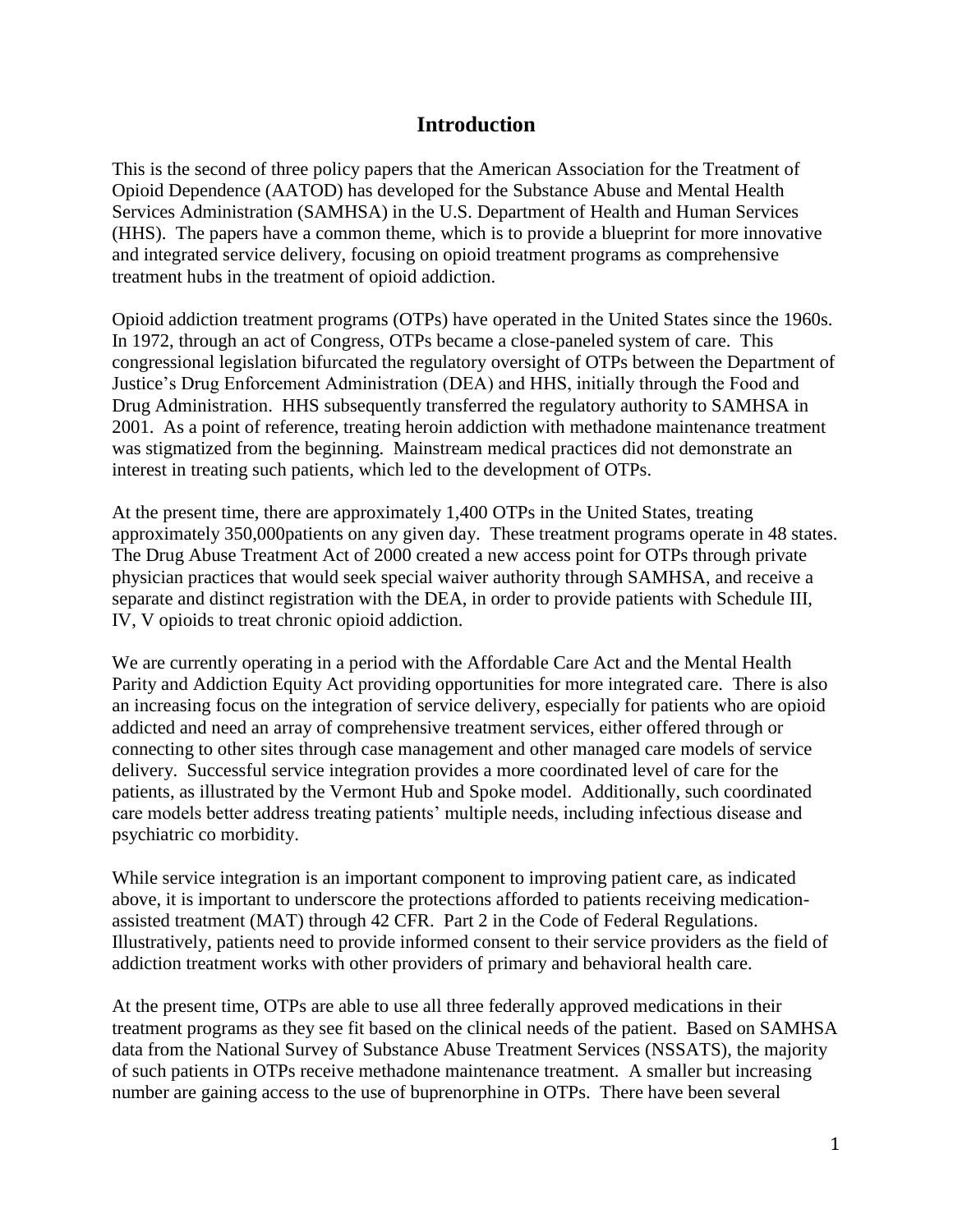impediments hindering the greater use of buprenorphine in OTPs. A significant impediment that still exists is the fact that the majority of states which do have Medicaid reimbursement benefits for Medicaid beneficiaries in OTPs still do not have any specific Medicaid reimbursement rate for the use of buprenorphine or extended release naltrexone products in the OTP setting. Several states are making progress, and the most recent example is New York, which recently implemented a buprenorphine reimbursement rate for Medicaid beneficiaries who are treated in OTPs. As readers may know, there are approximately 16 states that do not provide any Medicaid reimbursement for any of the three federally approved medications in OTPs.

The third medication that has been approved by the Food and Drug Administration (FDA) in 2010 to prevent relapse to opioid use is naltrexone (Vivitrol® ). This is also a medication of interest to OTPs, and AATOD has recommended, as have other medical organizations, that such medications should be considered for use as a relapse prevention tool in OTPs at the very least. These organizations have also made such a recommendation as linkages will be created with other parts of the criminal justice system, notably drug courts, probation and parole authorities, and correctional facilities. In fact, these kinds of integrated care models with criminal justice will be covered in the third and last policy paper for SAMHSA and HHS.

The United States is also experiencing a major change in opioid use and misuse patterns. Such changes were captured in a recently published article in the New England Journal of Medicine (January 15, 2005), "Trends in Opioid Analgesic Abuse and Mortality in the United States." Dr. Richard Dart served as the lead author of the article, focusing on the data gathering work of the Denver Health and Hospital Authority through the Researched Abuse, Diversion, and Addiction-Related Surveillance (RADARS<sup>®</sup>) system. The article focused on such opioid analgesic misuse trends between 2002 and 2013. OTPs have learned a great deal about changing patient characteristics, especially when patients they admitted in 2005–2010 indicated a high rate of prescription opioid misuse. The southeastern corridor was particularly impacted by prescription opioid misuse, as reflected in the surveys submitted by patients in the participating programs in the southeastern states (Dart et al., 2015).

Multiple reports from various federal agencies and the  $\text{RADARS}^{\circledast}$  system have also shown that there has been a change from the use of prescription opioids, both legal and illicit, to the use of intravenous heroin. The northeastern corridor has been the most impacted region in the United States with regard to this trend. SAMHSA-published data indicate that approximately 80 percent of new heroin users had previously misused prescription opioids.

Clearly, there is a need for more integrated service delivery among OTPs, Drug Addiction Treatment Act of 2000 (DATA 2000) practices, and primary and behavioral health care settings. The two sections that comprise this policy paper were developed by Dr. Kenneth Stoller and Dr. Mary Ann Stephens of the Department of Psychiatry and Behavioral Sciences at Johns Hopkins University School of Medicine.

The second section was written by Allegra Schorr, who serves as the vice president of the West Midtown Medical Group, a comprehensive OTP primary care setting in New York City, in addition to serving as the president of the New York State Coalition of Medication-Assisted Treatment Providers and Advocates (COMPA). Each of these sections provide forward thinking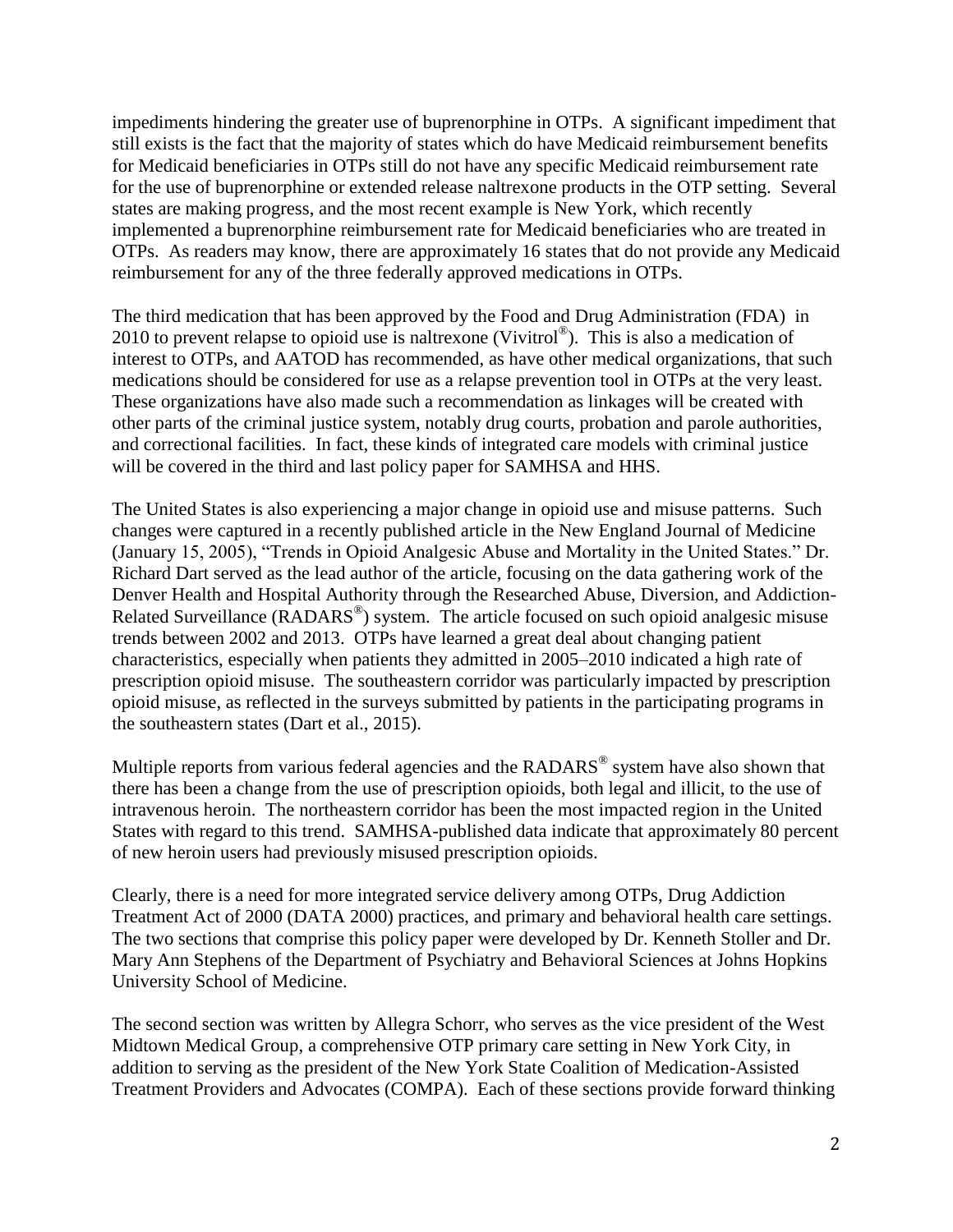blueprints for how OTPs can work with other drug addiction treatment providers, especially DATA 2000 practices, and behavioral and primary health care settings.

The basic point of this paper is to offer OTPs models of integrated service delivery as a means of improving the care offered to their patients. There is an excellent history of providing guidance to OTPs in the United States with regard to improving the quality of treatment services. This dates back to when SAMHSA issued the first Treatment Improvement Protocol (TIP), State Methadone Treatment Guidelines, in 1993. These guidelines were subsequently updated in 2005 through TIP #43, Medication Assisted Treatment for Opioid Addiction in Opioid Treatment Programs. SAMHSA took on the oversight responsibility from the FDA for all OTPs in 2001, using accreditation standards to guide treatment improvement for patients in care. Both the SAMHSA regulations, in addition to the TIPs referenced above, have been further bolstered by the recent release of SAMHSA's Federal Guidelines for Opioid Treatment Programs (March 2015).

It is hoped that the paper will stimulate active discussion among OTPs and their provider and policy collaborators, using these recommended service delivery models based on principles of effective integrated service delivery.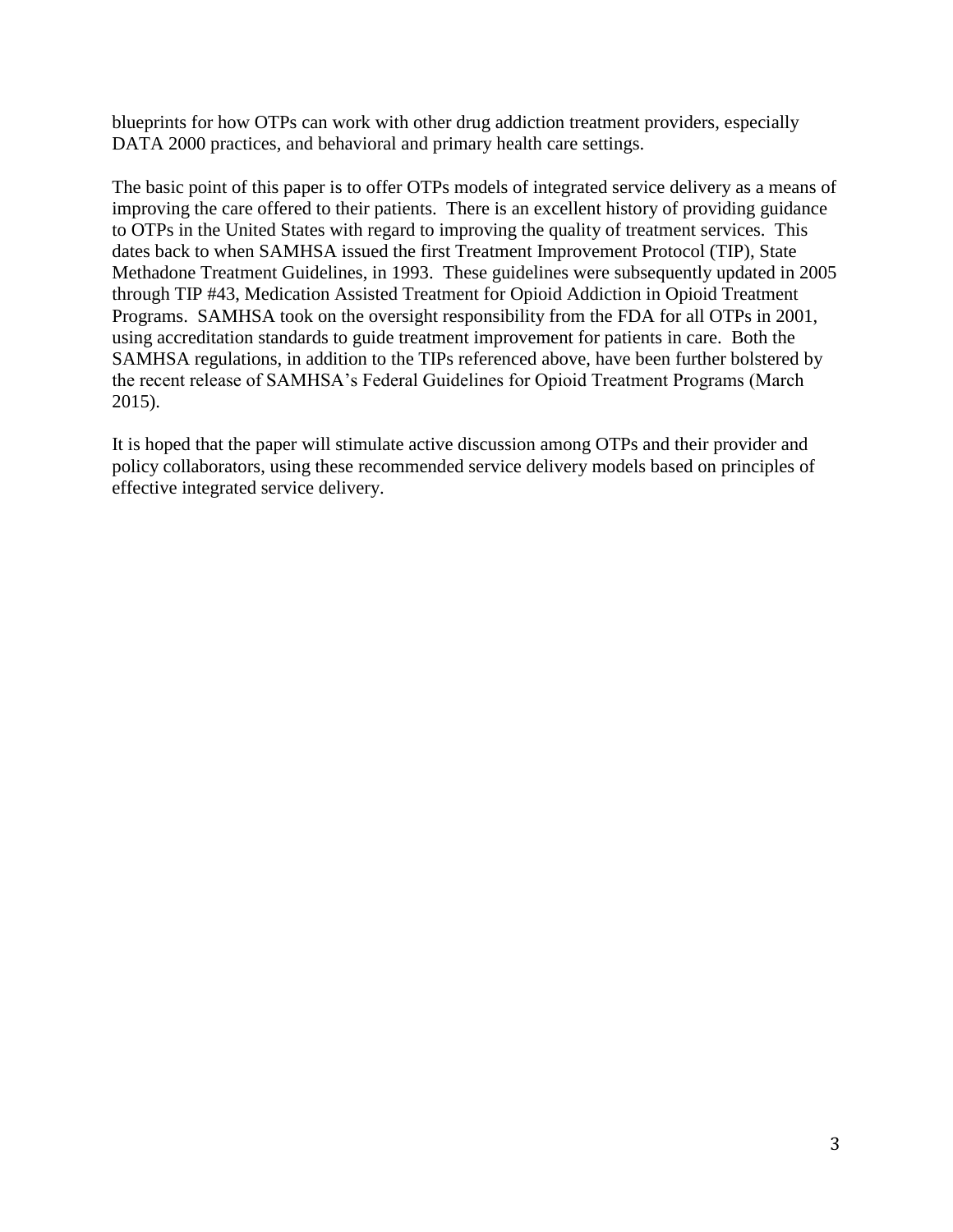# **The Opioid Treatment Program as a Hub for Coordinated Care Kenneth B. Stoller, M.D., and Mary Ann C. Stephens, Ph.D.**

## **BACKGROUND**

#### **A Public Health Emergency**

Over the last 2 decades, opioid analgesic prescribing has increased fourfold. This increase has been accompanied by a dramatic rise in opioid-analgesic related misuse, hepatitis C virus (HCV) prevalence, and drug-related mortality. In 2013, opioid analgesics were involved in 16,235 overdose deaths, and heroin in 8,257 overdose deaths. This figure translates to about 67 deaths per day. Deaths involving heroin almost tripled from 2010 to 2013, while the rate involving opioid analgesics has been stable (Hedegaard et al., 2015). Nonfatal opioid overdoses have also dramatically increased in recent years. In 2011, there were 465,564 emergency department (ED) visits specifically related to misuse of prescription opioids, representing an increase of over 186 percent since 2004.

In the same year, there were 258,482 ED visits for heroin use, resulting in a combined average of over 1,800 opioid-use-related ED visits per day. Almost a quarter of these ED visits result in hospital admissions, yet only eight percent result in referral to treatment (SAMHSA, 2013). Treatment engagement typically relies on self-referral to community-based substance use disorder (SUD) treatment settings. The treatment offered is largely determined by the services provided by the specific program where the person presents. That treatment may or may not match the individual's needs.

People with opioid use disorder (OUD) typically benefit most from an integrated and comprehensive system of care. The most effective treatment delivers an array of services tailored to match the varying needs of the individual over time. By optimizing treatment outcome, the greatest public health benefit can be achieved.

#### **A Complex Population, Broad Set of Needs**

Treatment for SUD should be multifaceted. This is especially vital for individuals with OUD, due to high rates of co-occurring medical and psychiatric problems. If untreated, these problems are associated with significant morbidity and mortality, and they threaten public health, incur high cost, and hinder SUD treatment engagement. Persons with OUD are also likely to concurrently misuse other substances, including alcohol, cocaine, and sedatives/hypnotics. Social corollaries of severe SUD include deficits of basic necessities such as stable housing and employment. Additionally, job skills and access to transportation are often lacking.

All of these problems can be best addressed through individually tailored and extensive social support services. It can be difficult to find effective care coordination of the range and type of services necessary for optimal outcomes for persons with severe OUD. Providers of OUD treatment too often function in isolation from other sectors of health care. The result can be an overreliance on single elements of care (e.g., counseling or medication or supportive housing),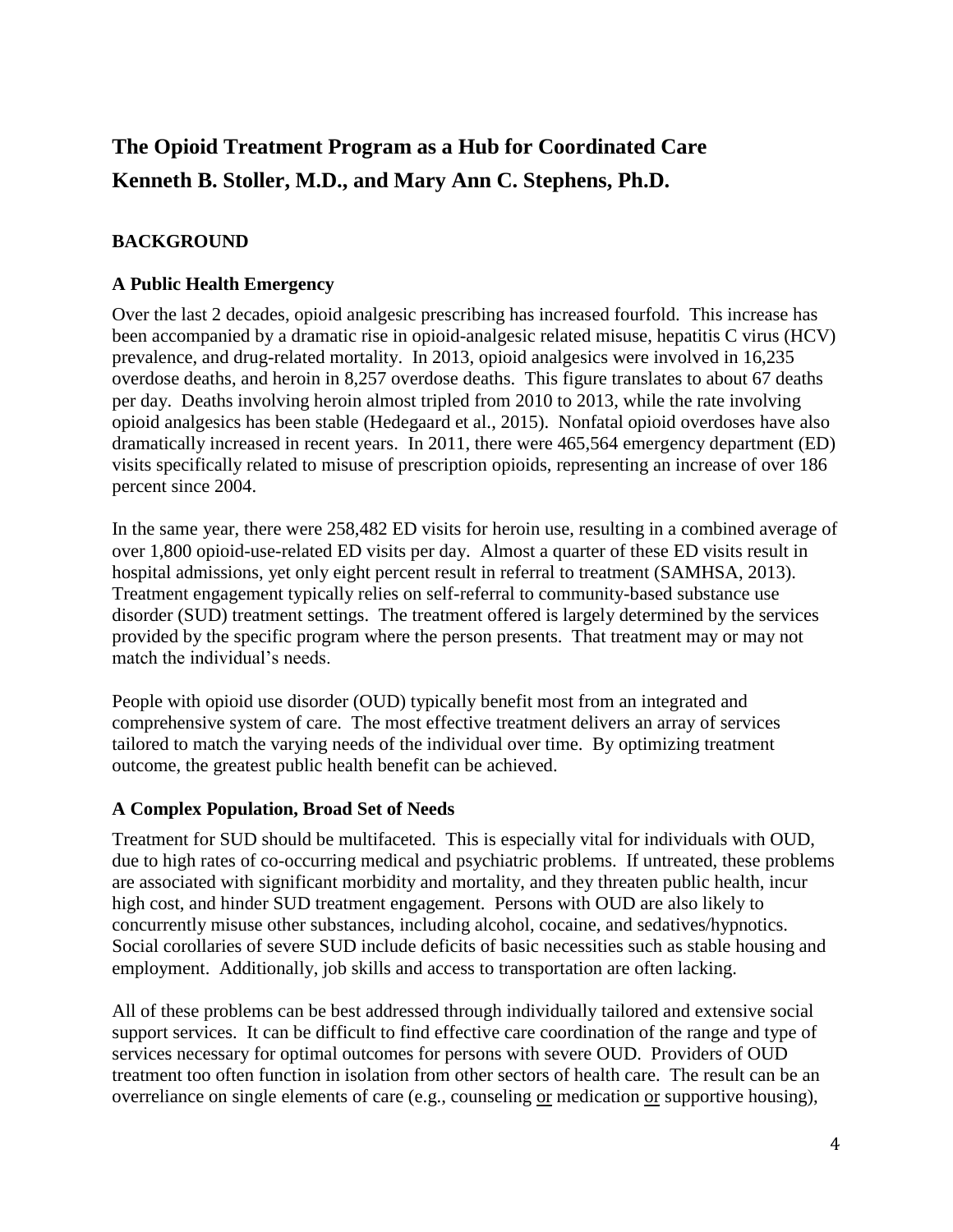underutilization of pharmacotherapies, and elements/durations chosen out of convenience and adjusted infrequently.

## **Treatment Gap**

In 2012, the number of persons with past year opioid misuse or dependence far outnumbered the availability of treatment slots (Jones, Campopiano, Baldwin, & McCance-Katz, 2015). A person with opioid use disorder, more so than with misuse of other substances, is likely to be physically dependent and will likely benefit from pharmacotherapies such as methadone, buprenorphine, or extended-release injectable naltrexone. Buprenorphine or naltrexone pharmacotherapy can also be provided in office-based settings.

Medication-assisted therapies (MAT) are well-established first-line elements of an evidencebased treatment approach to OUD. Yet, despite high demand, MAT is substantially underutilized (Kraus et al., 2011; Sigmon, 2015; Volkow et al., 2014). Moreover, the risk of premature treatment drop-out is high (Gryczynski et al., 2013; Pinto et al., 2010). More work is needed to increase access to OUD treatment and, once people are admitted to treatment, to engage and retain them while enhancing treatment effectiveness.

Access to treatment is limited by stigma, underserved geographical locations, underutilized medical settings, outdated service delivery structures, and funding restrictions. There is a reluctance to use MAT (buprenorphine, naltrexone) among general medical and psychiatric providers, and even among specialty SUD care providers. Even more troublesome is the reluctance of some SUD providers to accept patients already receiving MAT, especially methadone. The discomfort may stem from negative attitudes or prejudice against MAT, insufficient or inaccurate knowledge about MAT, inadequate reimbursement for MAT services, or a lack of resources needed to provide or support MAT.

Reimbursement for the full complement of treatment strategies, especially for provision of methadone-based services, is lacking across many states and across public and private payers. Public policy decisions, such as moratoria on new OTPs or maximum treatment duration mandates, sometimes limit treatment access. Also, judges sometimes impose prohibition of MAT for probationers or individuals in drug court.

Another contributor to the treatment gap is the lack of basic social necessities among the OUD population. Treatment entry and engagement is difficult without stable housing, employment, daycare, or transportation.

Finally, a lack of coordinated and comprehensive care across providers and agencies reduces the likelihood that individuals will receive the necessary services and supports to recover from SUD. This is a costly shortfall as it increases the likelihood of medical sequelae—for example, human immunodeficiency virus (HIV) or hepatitis—as well as avoidable emergency room visits, inpatient hospital admissions, and arrest/incarceration.

## **Opportunities: Capitalizing on Opioid Treatment Programs**

Individuals with OUD often have more significant physical and behavioral health needs that result in high healthcare utilization and cost. States and the federal government are looking for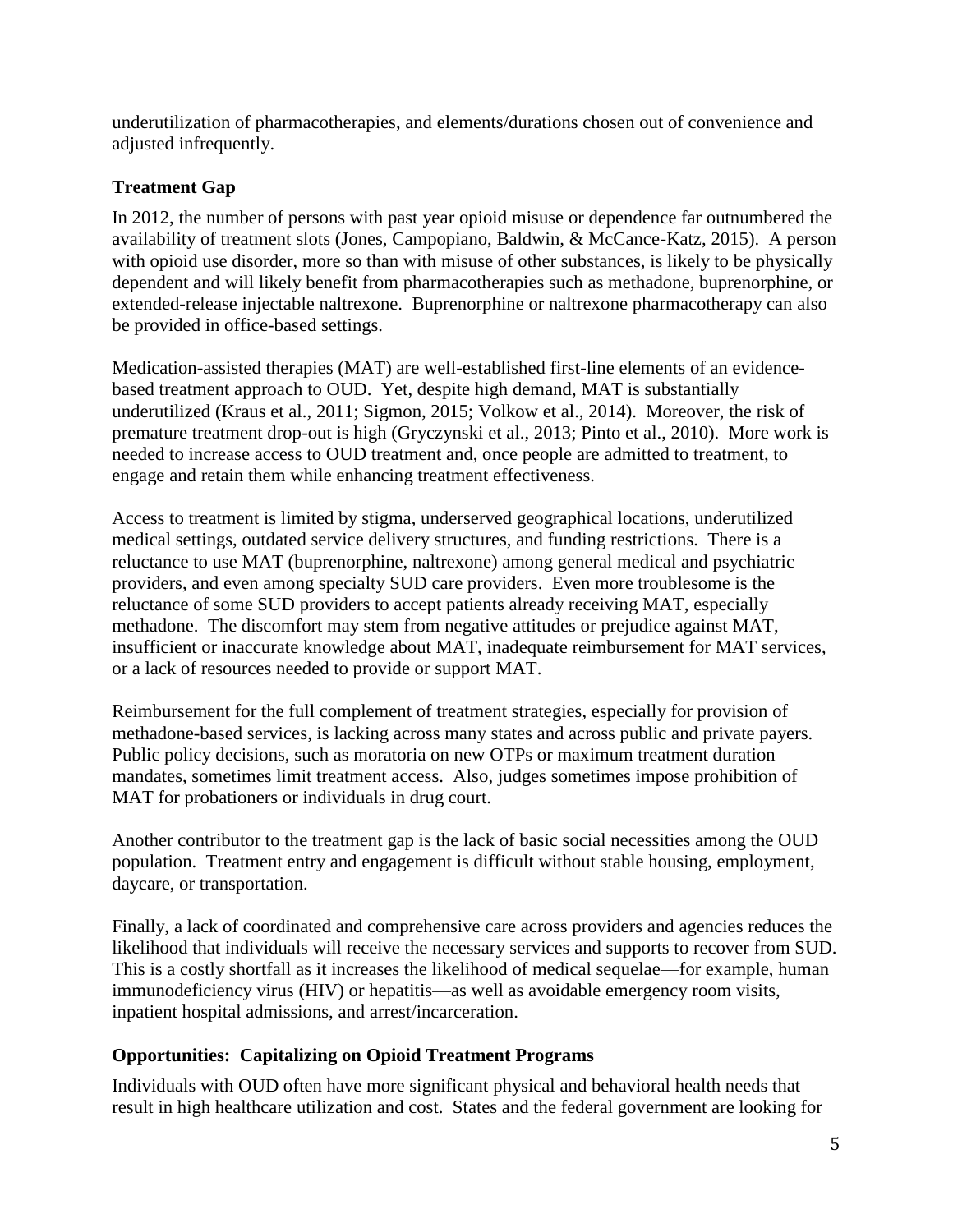innovative, cost-effective ways to integrate and coordinate treatment for this high-need population. The aim is to assure access to a wide range of services, while improving the costeffectiveness of care.

OTPs can be a key component in accomplishing these goals. OTPs can streamline the administration, coordination, and continuity of care, and thereby enhance treatment access, quality, and retention. OTPs have provided treatment to opioid-addicted patients for over 40 years. This has imparted a level of expertise and experience that has yet to be meaningfully tapped by the larger addiction, psychiatric, and general medical treatment community.

In 2013, there were 1297 OTPs nationwide that provided treatment, typically including methadone, to more than 330,000 individuals. The number of OTPs has increased, and there were approximately 1,400 SAMHSA-certified OTPs in 2015. OTPs offer a rich array of resources and expertise that are not typically available in office-based practices. They provide a setting where complex co-occurring problems can be managed.

OTPs are open 6 or 7 days per week to provide medication, counseling, and other daily services for patients. With these broad hours of operation and observed medication dosing, clinical contacts with staff are frequent. This is particularly the case early in treatment and during periods of relative instability, when unobserved dosing is limited. Frequent visits can facilitate patient retention and engagement, allow for staff to motivate behavioral change, and provide case management.

Behavioral contingencies that tie together medication, psychosocial, and behavioral interventions can also enhance adherence to treatment. Motivated stepped-care (MSC) (Brooner et al., 2004) is an example of an adaptive treatment model that has been proven effective and is now considered a gold standard in OTP treatment (King & Brooner, 2008). MSC delivers opioid treatment services that match the intensity of counseling services to each patient's clinical progress and reinforce counseling attendance. This model improves both counseling attendance and drug abstinence.

OTPs are uniquely mandated to include medical staffing and infrastructure (program physicians, medical director, nurses, mandated physical exams, and accreditation standards requiring programs to address mental health needs). This structure promotes close collaboration with medical and psychiatric providers. OTP clinical staff can be trained to perform motivational interviewing and to have basic knowledge about common medical and psychiatric problems. Close collaboration with other providers can transform OTPs into specialized agents of health behavior change, and it helps support the efforts of primary care and mental health providers.

Collaboration also leverages the unique setting and structure of OTPs so they may serve a key role in an integrated and coordinated health care delivery system. The integrated care system is especially relevant in the context of health reform, which increasingly applies principles of population health to address our nation's most pressing health needs. OTPs across the nation can serve as hub sites of treatment and expertise that is both specialized and centralized in a modernized addiction treatment delivery system. Having OTPs in this role creates a referral and care coordination system with tendrils extending to DATA 2000 prescribers, primary care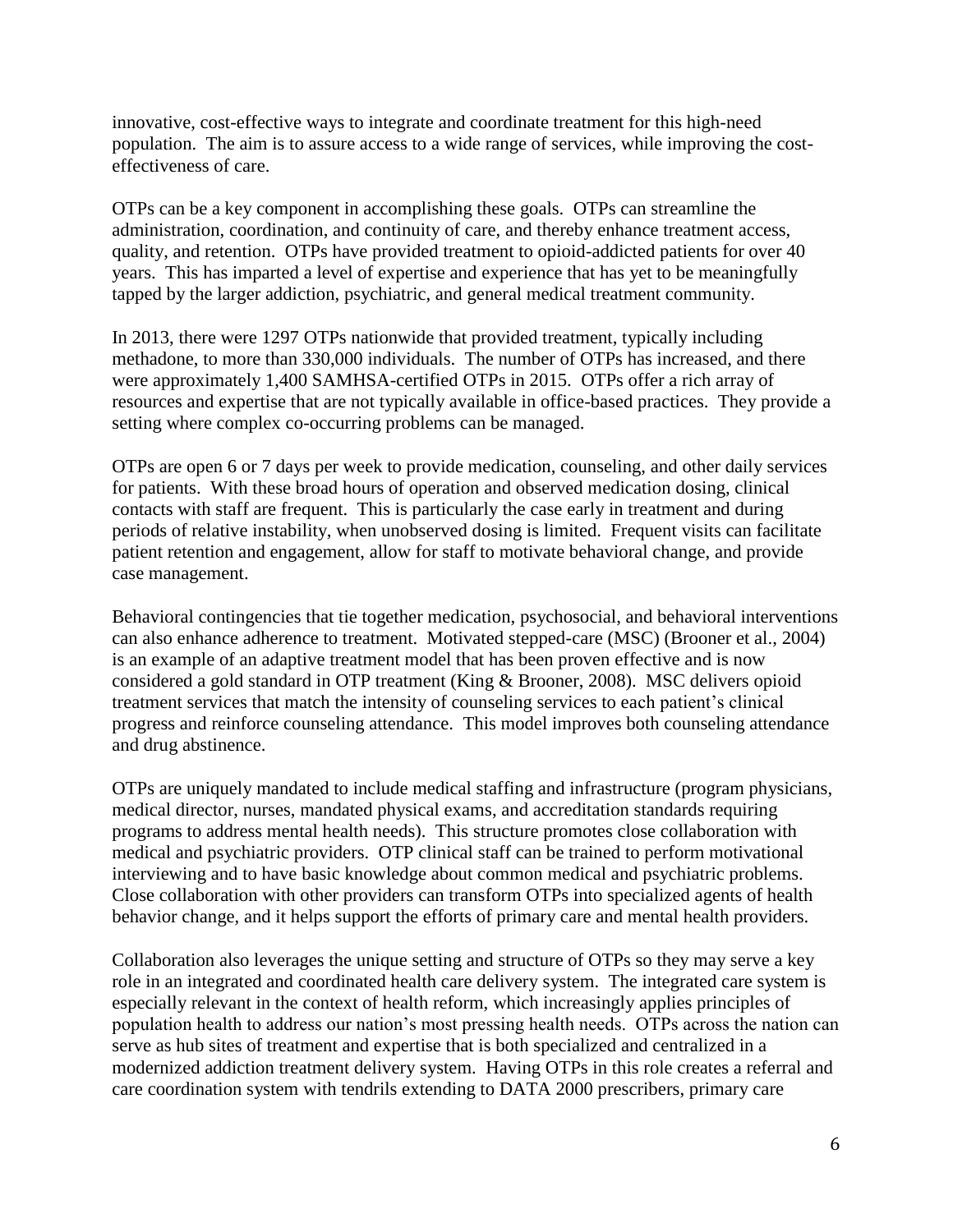providers, mental health providers, pain management and other medical specialists, hospitals, and even the criminal justice and social service systems.

## **PRINCIPLES TO FACILITATE COORDINATED CARE**

There are several guiding principles to facilitate the adoption of new models, such as integrative care, involving OTPs as hubs. First and foremost, the OTP leadership, as well as leaders of other involved entities, must be supportive and engaged early in the process of change. OTP leadership should offer the opportunity for OTP staff to not only buy into the goals for these changes but also receive adequate training for any new or expanding roles. Resources such as the Providers' Clinical Support System for Opioid Therapies (PCSS-O, [http://pcss-o.org/\)](http://pcss-o.org/) and Providers' Clinical Support System for Medication Assisted Treatment (PCSS-MAT, [http://pcssmat.org/\)](http://pcssmat.org/) can be used to provide training and mentorship on evidence-based practices, helping staff to establish new competencies.

Successful coordination is also facilitated by designating a single point of contact to optimize referrals and communication in both the OTP and the collaborating entities. A cooperative teambased model of care should be adopted to minimize opportunities for maladaptive "splitting" of care providers by patients with co-occurring personality vulnerabilities. Open and ongoing verbal and electronic forms of communication are essential to integrated and coordinated care, especially between providers in dispersed locations.

It is also important that all parties recognize both intrinsic and extrinsic incentives for success and build models that align such incentives. For example, OTPs can benefit from linkages with primary care or psychiatric providers through resultant improvements in somatic and mental health among their patients, ease of access to these providers, and referrals from new sources. Likewise, medical and psychiatric practices benefit from coordinated care when their patients reduce drug use and associated risk behaviors and improve adherence to prescribed treatments. They also benefit from having access to expert consultation and mentorship through OTP clinical leadership regarding SUD treatment. The OTP's provision of case management services to some of their most needy and complex individuals is yet another benefit that providers collaborating with OTPs can anticipate.

## **INTEGRATED CARE OPPORTUNITIES INVOLVING OTPs**

## **1. Coordination with Physicians Prescribing Buprenorphine (DATA 2000 Practices)**

DATA 2000 permits physicians who receive specified training to treat OUD with buprenorphine. Office-based buprenorphine treatment is typically delivered via primary care or psychiatric settings. As of 2015, over 29,000 physicians had been DATA certified to prescribe buprenorphine. However, buprenorphine waivers have been underutilized (Volkow et al., 2014). For example, 53.4 percent of U.S. counties have no waivered physicians, and in rural counties that figure is 82.5 percent (Rosenblatt et al., 2015). Further, in a random sample of 545 waivered physicians, only 58 percent had prescribed buprenorphine (Kissin, McLeod, Sonnefeld, & Stanton, 2006). Physicians in that study cited induction logistics, poor compliance, and limited counseling availability as barriers to providing buprenorphine treatment. These barriers can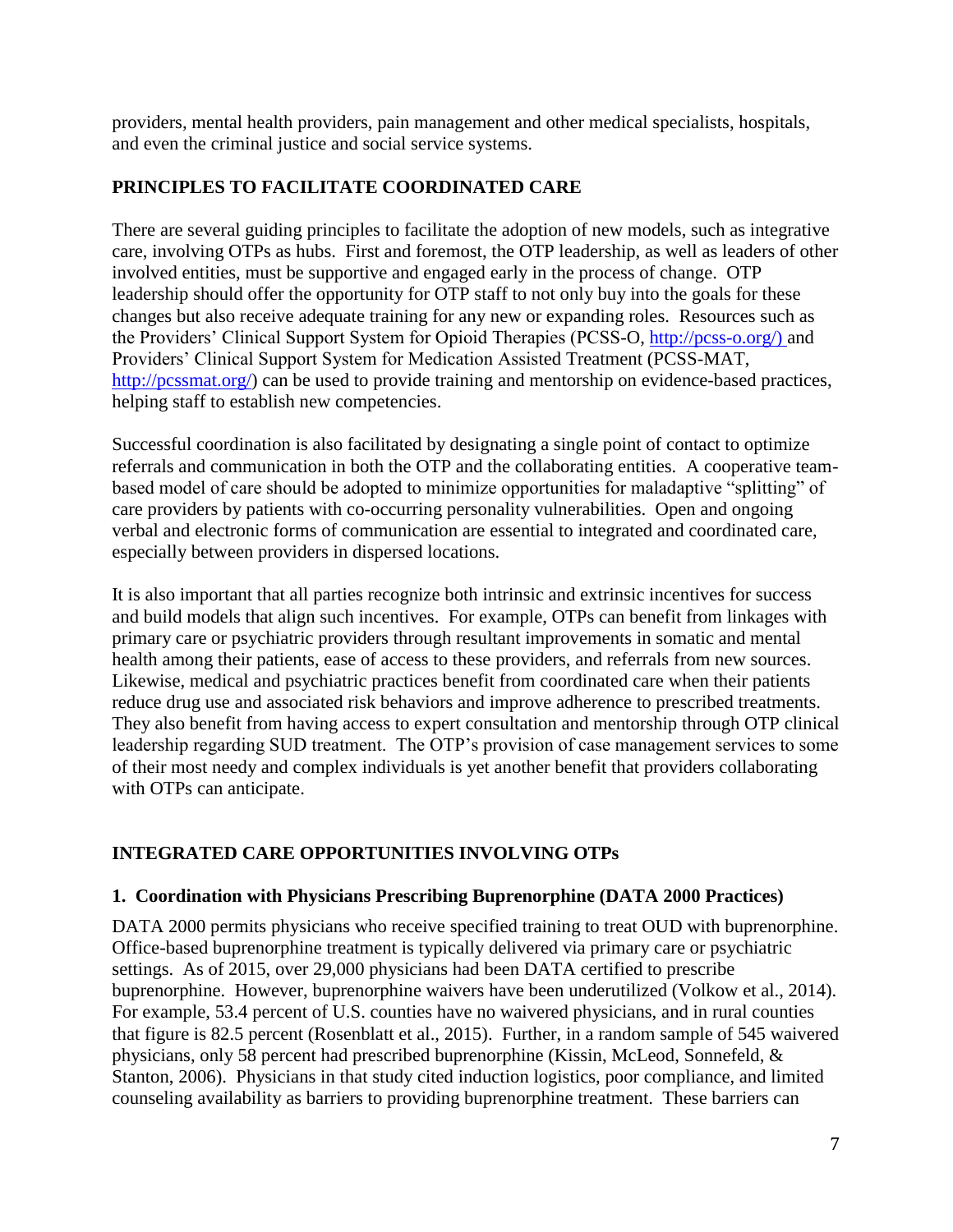reinforce physician perception that effective treatment of SUD is, by nature, difficult and timeconsuming, and always best left to specialized treatment programs.

Buprenorphine prescribers can greatly benefit from strengthened collaboration with OTPs. OTPs have the capability to dispense agonist medication on site during periods of clinical instability. OTPs can also provide counseling and wrap-around services to patients, including those receiving office-based buprenorphine in the community. This capability of OTPs to provide medication dispensing and intensive counseling when needed broadens the range of patients considered candidates for office-based treatment, especially for providers with little experience. It provides an intermittently necessary service for particularly complex patients. Strengthening such collaborative care for patients allows for the dynamic adjustment of the type, intensity, and setting of care, in addition to medication options, over time.

## *Vermont's Hub and Spoke Model*

Coordinated care models have been developed from both top-down and bottom-up initiatives. Coordinated care models encourage uptake of MAT while also improving quality of care. For example, using a top-down approach, the State of Vermont has developed a regional comprehensive addiction treatment infrastructure described as a Hub and Spoke system that was implemented statewide

[\(http://www.healthvermont.gov/adap/documents/HUBSPOKEBriefingDocV122112.pdf\)](http://www.healthvermont.gov/adap/documents/HUBSPOKEBriefingDocV122112.pdf).

Each center, or Hub, serves a geographic area and provides comprehensive addiction and mental health services to residents with OUD. In addition, these specialized centers assure the provision of integrated health care, recovery supports, and rehabilitative services in coordination with medication treatment and counseling. This model assures a "whole-person" approach to treatment of substance use disorders.

Less clinically complex patients who would benefit from MAT but are not best suited for methadone can receive treatment within the Spoke system. A Spoke comprises a designated provider (prescribing physician) and a team of collaborating health and addiction professionals who monitor adherence to treatment and coordinate access to recovery supports. They provide counseling, contingency management, and case management services. Spokes may consist of entities such as primary care medical homes, federally qualified health centers, physician practices, or specialty clinic-based outpatient mental health or SUD treatment providers.

The Hub and Spoke model is comprehensive, expansive, and standardized, but it may appear challenging to recreate in a larger state, or without top-down authority. Dissemination of this model seems most feasible in a smaller jurisdictional system, such as a county or an urban center.

## *Collaborative Opioid Prescribing Model*

The Collaborative Opoid Prescribing (CoOP) model (Figure 1), a bottom-up care coordination model of care, has been developed at Johns Hopkins Hospital (Stoller, 2015). CoOP is an adaptive stepped-care model similar to MSC (described above), but it encompasses both internal (OTP) and external (DATA 2000 physician) providers. A CoOP model is easily designed, implemented, and maintained using a single OTP as a hub. It does not require larger systems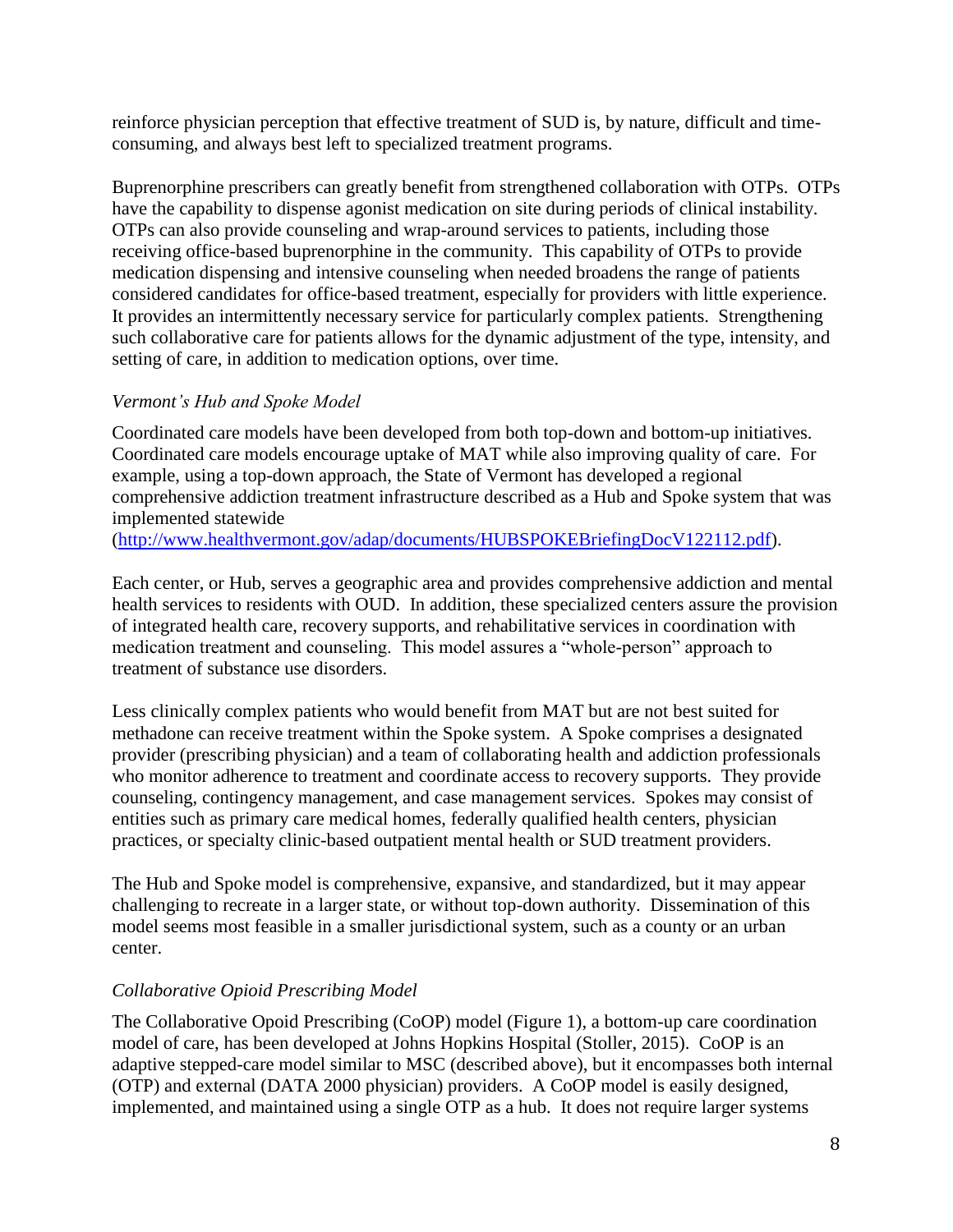transformation as in the Vermont model. The model links primary care, psychiatric, or other office-based buprenorphine (OBB) sites with an OTP.

The goal of the CoOP model is to increase the availability, utilization, and efficacy of OBB maintenance. It does so through concurrent provision of OTP-based verbal therapies, collaborative stepped-care, wrap-around services, and expert consultation. The OTP can provide the initial comprehensive SUD assessment, and when buprenorphine maintenance is recommended, induct and stabilize the patient through its medication dispensary. The OTP also provides ongoing counseling. Once the patient is stabilized, buprenorphine provision shifts to prescriptions by the OBB site while verbal therapies continue at the specialized SUD treatment (OTP) site.



*Figure 1. Collaborative Opioid Prescribing (CoOP) program model design developed and implemented at Johns Hopkins Hospital (Stoller, 2015)* 

An adaptive stepped-care model (Table 1) adjusts counseling intensity and medication prescribing and dispensing based on ongoing indicators of treatment response (e.g., toxicology screen results and percent counseling adherence). If there are indications of clinical destabilization (e.g., positive toxicology screen or decline in counseling adherence), counseling schedules can be intensified. When necessary, medication dispensing is shifted from the OBB to the OTP dispensary site. Conversely, as the patient stabilizes, counseling intensity is decreased and medication prescribing in the office-based setting is resumed.

Care is coordinated during the entire treatment episode through ongoing telephonic and electronic communication between the OTP staff and OBB providers. Patients ultimately not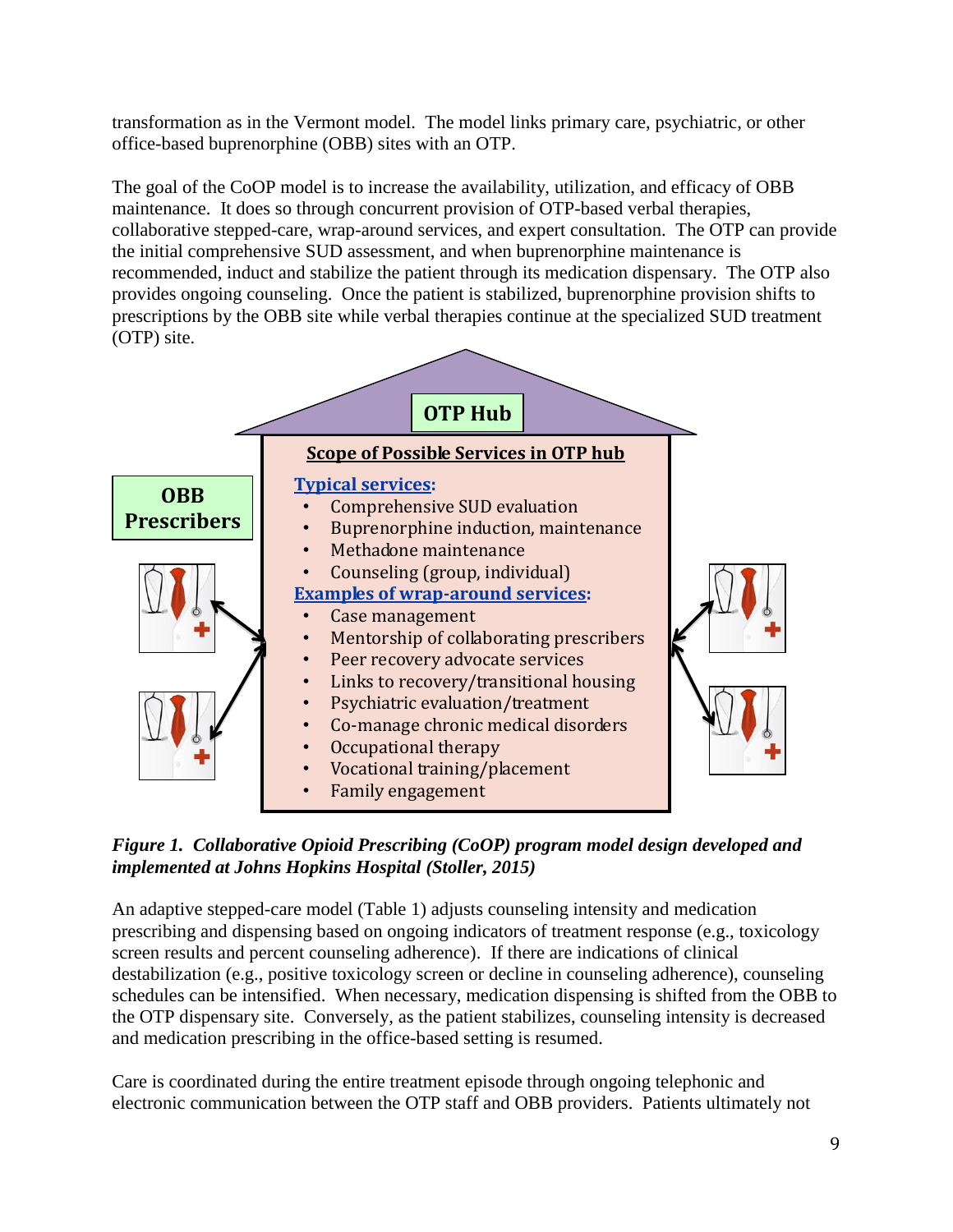responding to treatment can be offered a change in medication (e.g., to methadone) or setting (e.g., to residential care). This local, bottom-up approach fosters system creation that takes into account unique features of all participants and considerations—the patient served, the providers participating, and the local treatment system structure. The exact design of a CoOP model should be tailored to patients served, participating providers, and local reimbursement logistics.

| <b>Step</b>                | Opioid<br><b>Agonist</b><br><b>Medication</b> | <b>Prescribing or</b><br><b>Dispensing</b><br>Location | <b>Prescribing or</b><br><b>Dispensing</b><br><b>Frequency</b> | <b>OTP</b><br><b>Counseling</b><br><b>Intensity</b> |
|----------------------------|-----------------------------------------------|--------------------------------------------------------|----------------------------------------------------------------|-----------------------------------------------------|
| 1. Stable<br><b>OBB</b>    | Buprenorphine                                 | <b>OBB</b> prescription                                | 1 month<br>prescription                                        | Low                                                 |
| 2. Intensive<br><b>OBB</b> | Buprenorphine                                 | <b>OBB</b> prescription                                | 1 week<br>prescription                                         | Intensive                                           |
| 3. Intensive<br><b>OTP</b> | Buprenorphine                                 | <b>OTP</b> dispensary                                  | Daily dispensing                                               | Intensive                                           |
| 4. Methadone<br>OTP        | Methadone                                     | OTP dispensary                                         | Daily dispensing                                               | Intensive                                           |

*Table 1. CoOP: A Multiprovider System for Buprenorphine Treatment (Example of an adaptive stepped-care model that may be used)*

Shaded cells indicate intensified treatment elements.

The CoOP model above, as implemented at the Johns Hopkins Hospital OTP and surrounding primary care providers, is one iteration of many possible collaborative models between OTPs and DATA-waivered physicians. It has demonstrated early success in increasing the number of physicians willing to obtain and use a buprenorphine waiver. Perhaps even more encouraging and impactful is the observation that in practice sites that precept medical residents, those physician trainees have completed the buprenorphine training course and appear to be very energized to provide buprenorphine as part of their future medical practices post-residency.

#### **2. Coordinating with Primary Care Practices**

OTP patients frequently have multiple chronic somatic health problems that are ignored or poorly managed, especially during periods of ongoing drug use. Successful treatment of substance use reduces the risk of contracting, and can slow the progression of, addiction-related medical diseases such as hepatitis and HIV. Adherence to medical treatments is improved when substance use declines.

Case management that is available in OTPs can address barriers to self-management of health problems, such as lack of transportation, unstable housing, and spotty insurance coverage. OTPs have the ability to provide directly observed therapy for medical conditions such as HIV, hepatitis, and tuberculosis exposure pharmacotherapy. Collaborative care by OTP nurses and other medical providers can enhance treatment of chronic medical conditions such as hypertension or diabetes, through clinical monitoring at the OTP.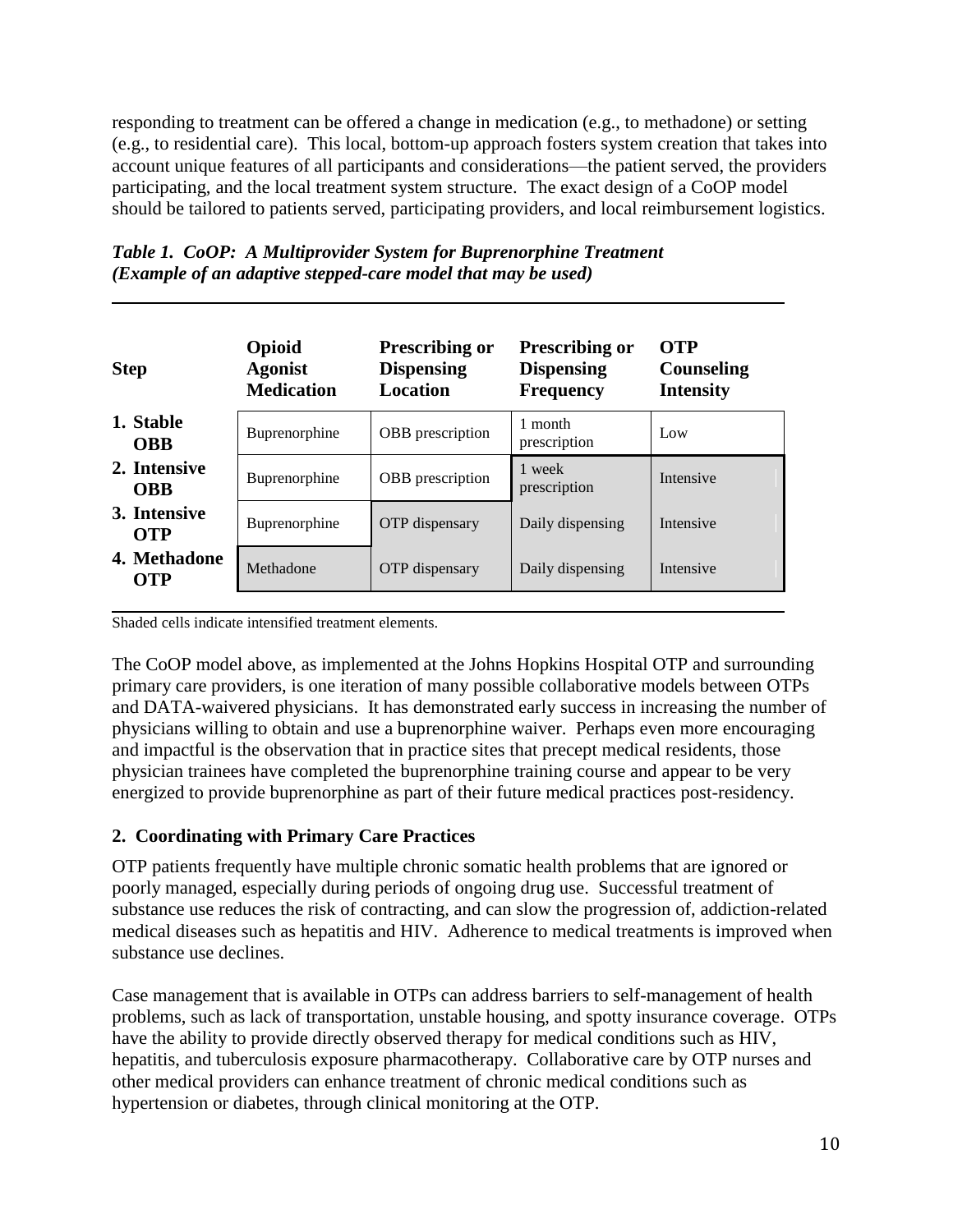While this sort of coordinated care is helpful, a fully integrated (e.g., co-located) medical service within the OTP would be ideal. An effective collaborative care model may serve as a step toward development of a more fully integrated, and even co-located, care system over time.

## **3. Coordinating with Psychiatric Providers**

Co-occurrence of SUD and other psychiatric disorders among persons with OUD is exceedingly common. Addressing mental health conditions is paramount to treating SUDs. Elimination of substance use reduces the occurrence of episodes of severe mental illness and can prevent or delay development of more severe symptoms of mental illness, such as psychosis. Reduction in substance use also improves adherence to psychiatric treatment and thereby reduces the need for more intrusive, intense, and costly interventions, such as psychiatric hospitalization. Case management available in OTPs can complement treatment efforts in psychiatric practices by reducing or eliminating barriers related to transportation, poor housing, and lack of access to insurance.

The frequent, even daily, contact between OTP staff and patients can provide powerful support to psychiatric providers. It enables OTP staff to develop very productive, trusting relationships with the individual patient. OTP staff can thereby help monitor the patient's psychiatric symptomology and encourage adherence to the psychiatric providers' recommendations. Additionally, OTPs can provide directly observed therapy of psychopharmacologic agents, as well as deliver targeted therapeutic messages during routine encounters (e.g., self-efficacy, positive self-regard, use of effective coping skills, and the benefits of continued mental health care). This approach can improve engagement, retention, and efficacy of psychiatric treatment.

While this type of collaborative treatment is helpful, fully integrated (e.g., co-located) psychiatric evaluation and treatment within the OTP is ideal. The process of establishing collaborative care models may over time serve as a step toward development of a more fully integrated behavioral health care system within the OTP.

## **4. Coordinating with Specialty Medical Providers**

#### *Pain Treatment Providers*

Co-occurrence of SUD and chronic pain is very common. Since approximately half of patients presenting to treatment for OUD report having started through misuse of prescription pain medications, the concurrent treatment of addiction and pain is essential. The OTP can serve as a source of expert addiction-related consultation to pain treatment clinicians. Also, the OTP can be utilized as a facility to refer their patients for evaluation and treatment when they begin to exhibit behavior concerning for misuse of prescribed medications. The OTP can detect, monitor, and treat co-occurring non-opiate SUDs.

Management of pain can be enhanced through refinements of the individual's treatment at the OTP. For example, by splitting the daily dose of methadone or buprenorphine dispensed through the OTP, a greater duration of analgesia coverage can be achieved. Dividing the opioid agonist dose into a two- to four-times-times-per-day regimen can avert the need to prescribe additional opioids (e.g., oxycodone) for "breakthrough" pain. Such medications can reinstate addiction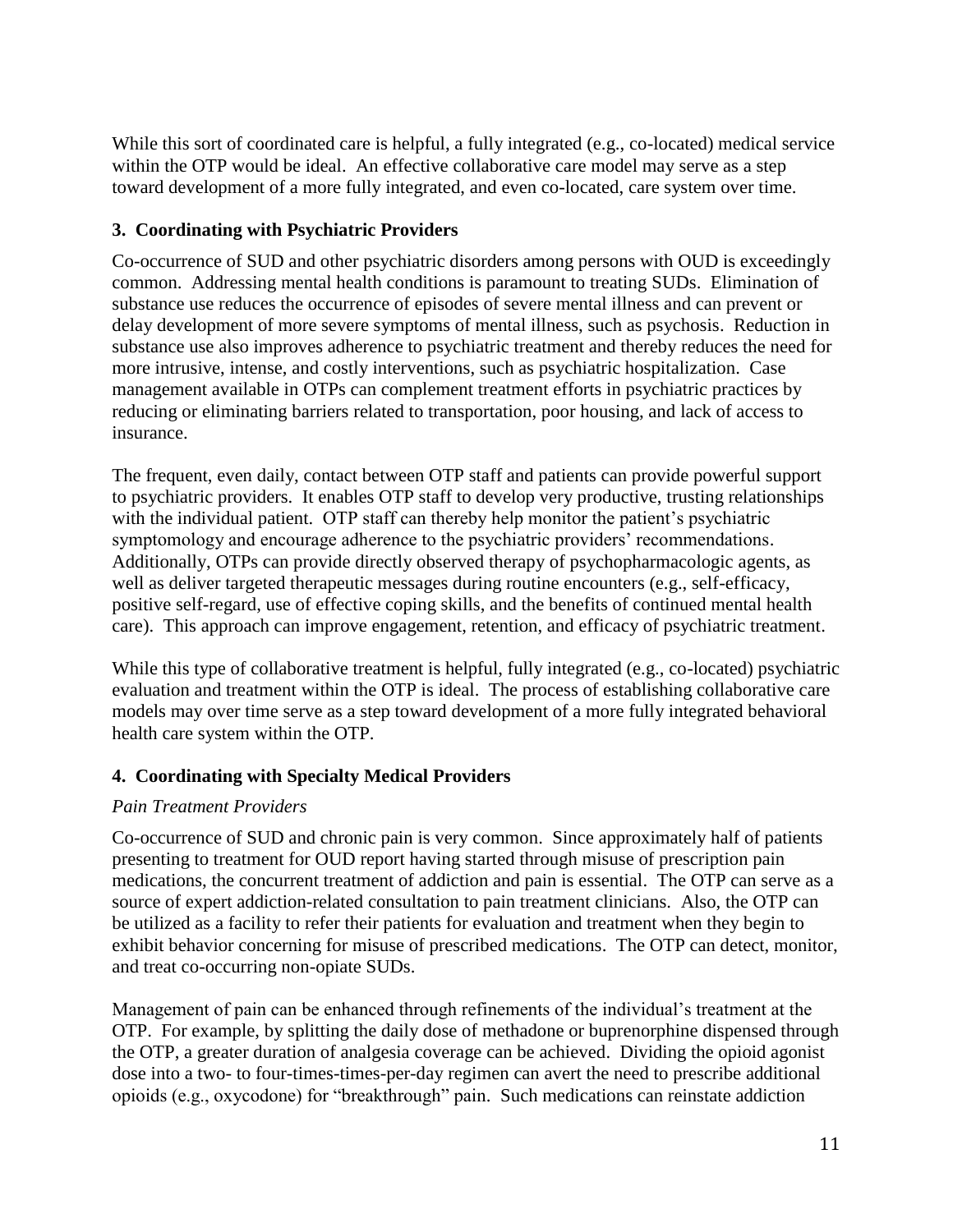behaviors, as well as confuse the interpretation of routine toxicology testing. Through their relationship with pain treatment providers, OTP medical providers can develop proficiency in pain treatment approaches that present less risk of addiction/misuse.

The OTP can also assist the pain management physician through regular monitoring for problematic drug use and for medication diversion. This can be accomplished through toxicology testing, clinical observation, and episodic requirement to bring the prescribed medication in for counting. Effective management of chronic pain in addicted populations requires a multidisciplinary, team-based approach. The OTP team can play an important role when it functions as a hub of care coordination (Clark, Stoller, & Brooner, 2008; Dunn, Brooner, & Clark, 2014).

#### *Obstetric Providers*

Neonatal abstinence syndrome (NAS) is a constellation of signs and symptoms indicating autonomic, gastrointestinal, and respiratory system dysfunction that occur from intrauterine exposure to opioids such as heroin. NAS and other sequelae from SUD during pregnancy are associated with low birth weight, premature birth, and higher rates of mortality. Affected newborns have substantially longer neonatal intensive care unit stays, early childhood medical costs, and increased risk for developing problems than healthy newborns.

From 2000 to 2009, the incidence of NAS in the U.S. increased almost threefold and the incidence of maternal opioid use, almost fivefold (Patrick et al., 2012). Treating women who are identified as using opioids during pregnancy is thus a public health priority. However, treatment resources for pregnant women with SUDs in general, and especially for agonist maintenance for OUD, are scarce. Obstetric providers can play a critical role in improving access to OUD treatment for their patients.

Pregnant women with SUDs require enhanced specialized care to improve outcomes for mother and infant. Model programs include integrated, co-located obstetrics, SUD treatment, and other wrap-around services, such as temporary housing, psychiatric evaluation and treatment, parenting classes, and newborn pediatric care (Jansson et al., 1996). In some cases, onsite childcare and transportation may also be provided to facilitate attendance to counseling and medication appointments.

Obstetric practices often have limited access to important ancillary services that promote healthy birth outcomes in pregnant women with OUD. Moreover, obstetricians typically have little experience with buprenorphine induction. Pregnant and post-partum women with OUD also require appropriate pain management strategies that can be challenging for obstetricians who have limited time and experience to assess and treat OUD in their patients. Both methadone and buprenorphine improve maternal and fetal outcomes when moderate to severe OUD is present in the mother. Prenatal treatment with buprenorphine results in less severe NAS than with methadone (Jones, Finnegan, & Kaltenbach, 2012).

OTPs can develop ongoing collaborative relationships with nearby obstetric providers to fill a critical role by providing assistance with buprenorphine induction and maintenance through a collaborative model (such as CoOP, as above). Also, OTP staff can provide added services for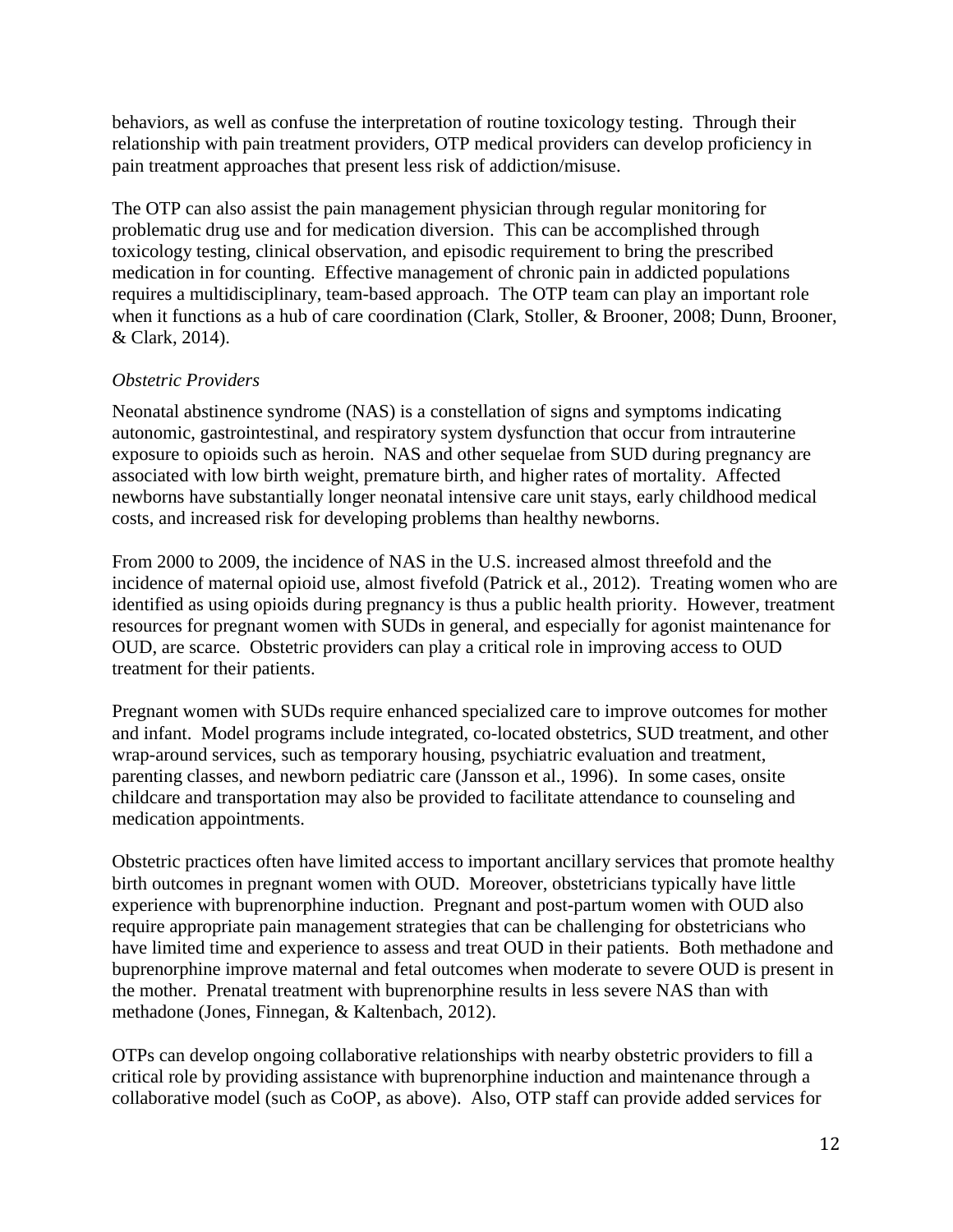women during their pregnancy. In this way, access to and quality of OUD treatment for pregnant women can improve.

#### *Infectious Disease Treatment Providers*

The prevalence of HIV and hepatitis C virus (HCV) infections is to a large extent driven by injection opioid use. About 80 percent of people with HIV who inject drugs are also co-infected with HCV. HCV is now the most common blood-borne pathogen in the U.S. HCV infections increased 150 percent from 2010 to 2013, especially among young nonurban people with infectious disease, often in association with misuse of injected prescription-type opioids (Suryaprasad et al., 2014). As such, OTPs see a large percentage of HIV and HCV positive patients.

Collaboration with infectious disease treatment providers can improve the health status of these patients. Effective SUD treatment through the OTP, as well as educating patients regarding risk reduction strategies, decreases the risk of infecting others and slows the progression of the patient's own disease. Additionally, as the patient's recovery strengthens, adherence to prescribed pharmacotherapies for HIV or other infectious diseases improves. This is critical in the case of HIV and newer HCV pharmacotherapies, which require excellent adherence. Medication adherence can be virtually guaranteed through use of directly observed pharmacotherapy at the OTP's medication dispensary. Increasing the role of the OTP in the management of patients with infectious diseases, through support of the OTP as a hub of collaborative care, can be a powerful public health strategy that has been largely underutilized.

## **5. Collaborating With Payers**

By supporting treatment of SUDs and other behavioral health conditions, payers can help their members improve general health behaviors. Effective SUD treatment, especially when coupled with psychoeducation regarding general health maintenance topics, can improve adherence to medication and attendance to medical services. It can also enhance compliance with preventative care recommendations, such as prescribed diet regimens, sleep hygiene, and exercise. Decreases in high-risk behaviors such as intravenous drug use mitigate risk for serious and often costly medical conditions, such as infectious hepatitis, HIV, or endocarditis.

A payer's care manager can be embedded in an OTP on a set (e.g., weekly) schedule, to facilitate direct contact with members being treated in the OTP and to collaborate face-to-face with OTP staff regarding health care needs/deficits. OTPs are well equipped to address the difficulties that payers face in locating and contacting members with SUD since they may present to the OTP multiple times per week. Collaboration between the payer and the OTP can optimize performance on various quality measure targets on which the payer is judged during accreditation reviews, such the Healthcare Effectiveness Data and Information Set (HEDIS). High patient regard for the value of care manager services embedded in a managed care organization can also improve patient regard for OTP program value and thereby increase engagement and retention.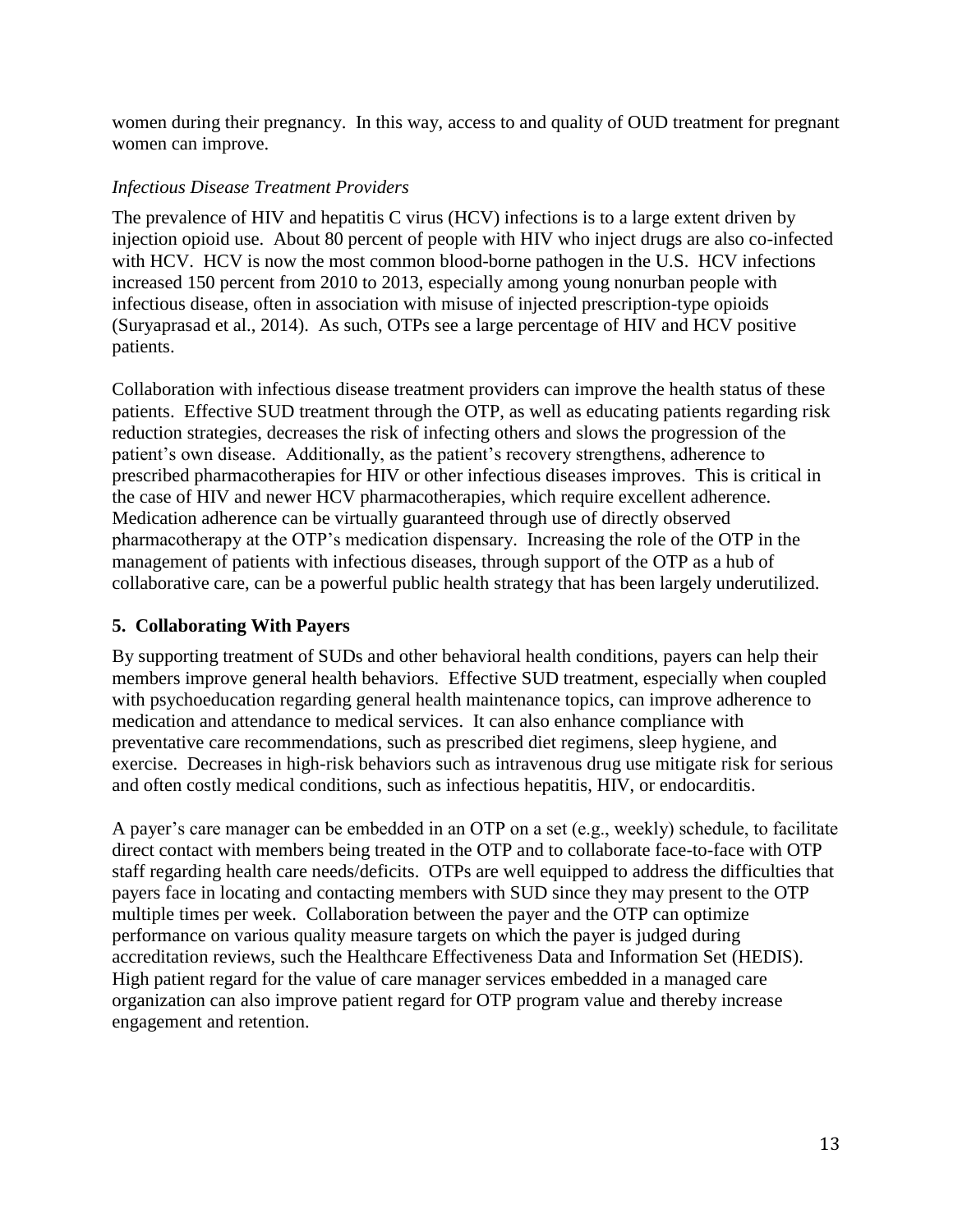## **6. Health Homes in Opioid Treatment Programs**

The Affordable Care Act has enabled reimbursement for health home services in behavioral health care settings. The Medicaid health home state plan option (Affordable Care Act Section 2703) offers states a mechanism to promote integrated physical and behavioral health services. Certification for OTP-based health homes is now available through national accreditation bodies such as the Joint Commission (TJC) and the Commission on Accreditation of Rehabilitation Facilities (CARF). Health homes in the OTP setting provide a structure that fosters integrated medical care within the OTP, as well as productive collaborations with outside medical and psychiatric providers.

## **7. Hospital-based Opioid Treatment Programs**

OTPs that are part of a hospital system present unique opportunities. Convenient pathways to facilitate OTP admission from more acute settings (e.g., inpatient units and EDs) foster engagement and treatment entry at a clinically critical time, when distress caused by acute health problems punctuate the need for SUD treatment. Hospital-based OTPs often share, or have convenient access to, hospital resources, including the hospital's electronic health record, clinics, laboratories, and pharmacies. These connections facilitate communication between the OTP and other service providers. They and also make it easier to embed within the OTP services such as psychiatric evaluation and treatment, basic medical services, directly observed therapy for HIV, occupational therapy, or integrated obstetrical care. When the hospital-based OTP is part of an academic health system, this can facilitate performance of high-quality clinical research on innovative treatment models that may have the potential for wider dissemination when proven effective.

For these reasons, the hospital-based OTP, especially when connected to an academic medical center, can serve as a "hub among hubs," delivering the most comprehensive treatment to individuals with particularly high levels of need. Such a program can serve as a resource for other nearby OTPs and can function as a center of clinical research.

#### **8. Collaborating with Local and State Government, Regulatory Bodies, Policy Makers**

Creating close collaborations between OTPs and their local and state oversight agencies can foster the identification of gaps between public health needs and resources. This can, in turn, lead to the development of policies, administrative supports, and delivery systems that address such gaps, creating a more "smart," effective, and efficient treatment system. Such close and dynamic associations can, over time, help dispel myths about MAT and thereby reduce negative attitudes regarding the population served and the treatments being offered. It can encourage the creation of laws, regulations, and policies that are based on well-established medical research rather than preconceived bias against MAT. Collaborating with these agencies can create innovative systems such as Vermont's Hub and Spoke model or behavioral health homes within the OTP (both described above).

#### **9. Functional Linkage Between Substance Use Disorder Providers**

OTPs can coordinate within a local jurisdiction (such as county and city health departments) to transform what was an unrelated group of OTPs and other SUD treatment providers into a synergistic and highly effective system of care. Sharing of resources and referrals of patients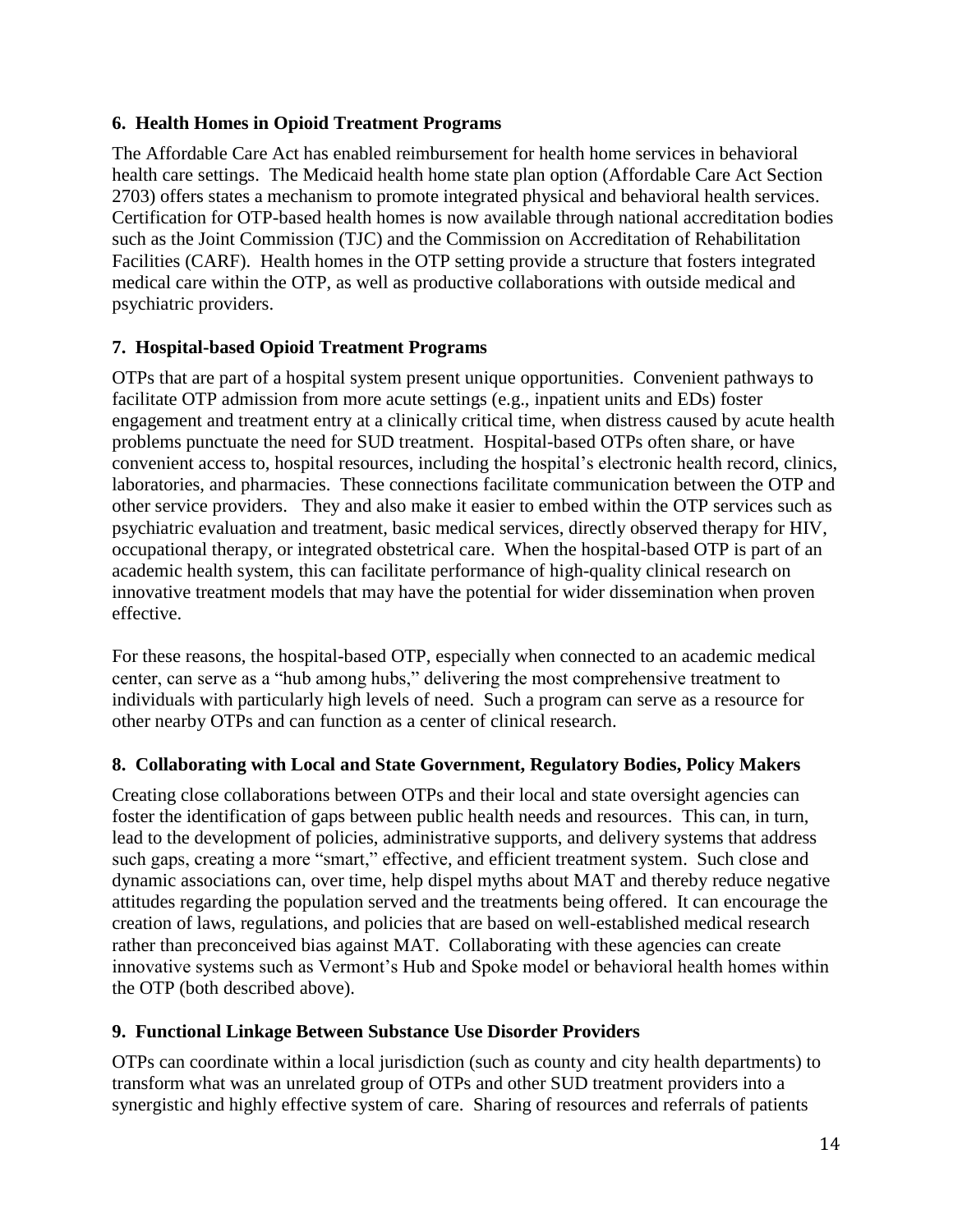between treatment and recovery support providers can create a well-coordinated network, better able to match patients to services based on clinical and social needs. The system could function to dynamically assign and adjust treatment modality, setting, and intensity to each individual's needs by cross-referral to providers that best match those needs over time.

## **10. Improving Access to Community-Based Recovery Support Services**

Although a community's social services and recovery resources may be vast, they are often underutilized by patients in OTPs, who are a vulnerable population perhaps most in need of such services. Underutilization may also be related to poor communication regarding what services are locally available. However, prejudice against MAT among service providers is another barrier OTP patients encounter in the community. Creating forums for information dissemination, with OTP participation, can help community-based social and recovery support providers learn more about treatments for SUD, including pharmacotherapies. Likewise, OTPs can be informed about community resources within reach of its patients.

Through such efforts, OTPs can create productive collaborations with housing agencies, social services, vocational or psychosocial rehabilitation, family resource centers, and the spiritual community. Potential for particularly fruitful collaboration can be formalized through memoranda of understanding and even by embedding staff from such entities within the OTP premises on some regular schedule.

## **11. Telemedicine and Mobile Technology**

As technology continues to advance, OTPs can help facilitate and coordinate the use of effective telecommunication tools in medical and behavioral health care delivery. Telemedicine seeks to improve a patient's health by permitting two-way (or group-based), real-time interactive communication between the patient and the practitioner at a distant site through use of interactive audio and video telecommunications equipment.

Telemedicine can play an essential role in implementing integrated models of care, particularly in less populated areas where OTPs and other treatment providers are geographically dispersed, and in serving patients who have limited transportation or mobility. It provides a cost-effective alternative to face-to-face communications when the latter is impractical. Telemedicine may be particularly helpful in rural areas where the expertise and basic counseling resources of the OTP would be beneficial, but where there is no OTP physically located. States should consider allowing reimbursement for telemedicine under Medicaid.

Similarly, mobile applications ("apps") are innovative and highly accepted tools that have the potential to deliver behavioral change interventions within the context of integrated care models. Mobile applications can track and monitor behaviors among OTP patients, reminding patients to take medications and reporting mood symptoms and proximity to high-risk localities. They can collect useful data about patient behaviors that help them self-manage their health care and deliver consistent quantitative information to primary and behavioral health care providers for better integration and collaboration in medical decision making.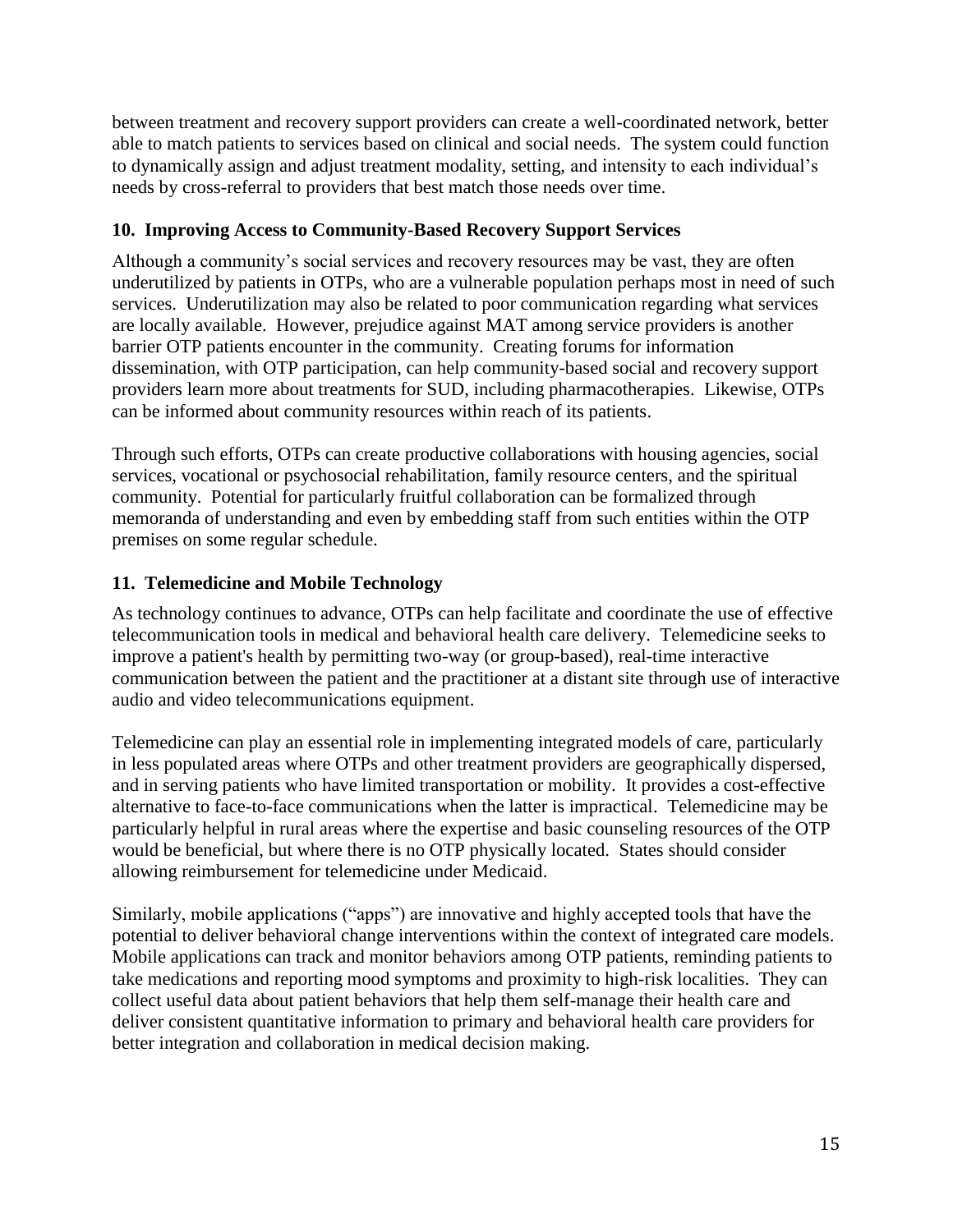## **ADDRESSING BARRIERS TO OTP-BASED COLLABORATIVE MODELS**

To establish and foster collaboration between OTPs and other entities, concrete recommendations are offered to address institutional barriers that often impede coordination of care:

- Government and treatment advocacy groups must make strong efforts to eradicate stigma through educating the public, policy makers, treatment providers, service agencies, payers, and the criminal justice system about MAT, OTPs, and the efficacy of treatment.
- OTP leadership must recognize opportunities created by collaborative care and reach out to engage health care providers, recovery support service entities, and governmental/regulatory bodies, to conceive and implement collaborative relationships and systems of care.
- In many states, the lack of Medicaid coverage for a full complement of addiction treatment, especially methadone-based treatment within OTPs, is an insurmountable barrier to providing treatment access and to implementing these collaborative models of care. This situation must be remedied.
- Likewise, the lack of Medicare coverage for OTP services precludes the widespread use of these coordinated care models. Such systems of care would be particularly useful to an aging opioid-addicted population with multiple medical morbidities. This situation too must be remedied.
- OTPs must become more flexible by offering and billing for counseling when patients are not receiving MAT (methadone or buprenorphine) in the clinic. Doing this allows patients to remain concurrently enrolled in the OTP even when medications are being provided in an office setting (as in the CoOP model).
- Provider payment for time spent in care coordination activities is typically not allowed. Reimbursement models for care coordination should be implemented to encourage the development and utilization of collaborative models of care.
- Integrating outcomes research (e.g., through federal funding mechanisms) can help establish which models of coordinated care are most effective for which populations and determine the economic impact on the health care system. Such research should be encouraged and supported.

## **SUMMARY**

Persons with OUD often have complex treatment needs that require concurrent and coordinated attention to addiction, medical, psychiatric, and social problems. OUD patients do best when they have access to a full range of MAT options in a variety of settings. They can benefit from assistance in locating and navigating an array of social and recovery support services.

OTPs can fill a critical need for expert and efficient management of OUD treatment. With over 4 decades of experience and related medical research, OTPs provide multidisciplinary and comprehensive services, including the potential for a full range of pharmacotherapies for opioid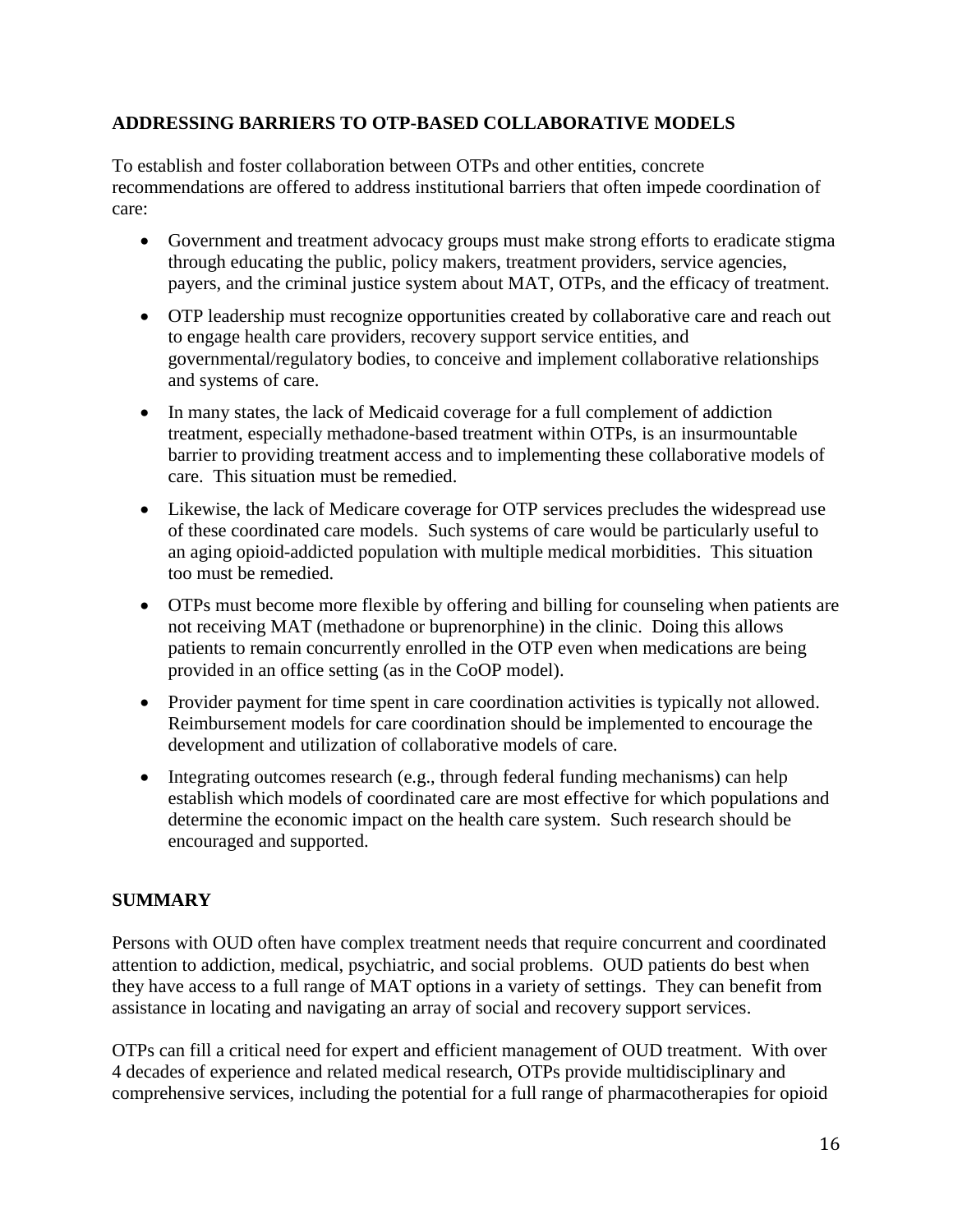and other SUDs. OTPs offer a treatment setting that allows for frequent patient contact with staff who come to know the patient and the patient's individual needs particularly well. In many cases, the OTP serves as the greatest, or only, source of stability in the patient's life. These qualities impart the OTP with the ability to coordinate care among other health care providers and recovery support agencies. OTPs can also help other providers take better care of patients they serve by facilitating comprehensive treatment services, including counseling and care management. OTP staff can make their expertise accessible to others by providing guidance and support to providers outside the OTP setting.

Such productive connections with other care providers can also enhance the OTP's clinical outcomes by providing a broader spectrum of services for its patients. These service enhancements include OBB treatment and improved access to community resources and medical providers. Fostering these relationships also establishes referral sources of new patients into OTP-based services, patients who otherwise may not have found their way to an SUD treatment setting.

Patients, providers, governments, and payers can all benefit from models of coordinated care through OTPs. When the OTP functions as a hub and coordinates with primary care providers, OTP staff can help the patient progress on treatment plan goals related to somatic health. Additionally, the physician who is given the support and access to counseling the OTP provides may become more comfortable prescribing buprenorphine or naltrexone. This benefits the patient, who receives more effective somatic and SUD treatment. It also benefits the community, as more physicians become willing to provide OBB to more patients. As treatment access, engagement, and effectiveness progress, population health status improves and healthcare costs decline. This is extremely desirable from the perspective of agencies responsible for improving public health and controlling health care expenditures. Strong governmental advocacy is critical in order to achieve these "win–win" scenarios.

This paper asserts that OTPs have the expertise and infrastructure to centralize many core elements of engaging patients and implementing an integrated and coordinated approach for treating OUD. OTPs are in a central position of managing patient care while facilitating access to other treatment services.

Implementation requires organizational changes that value collaboration and that provide new competencies. Within the context of health reform, the Affordable Care Act provides a range of resources to assist states with this transformational change. Each state will choose to implement these changes differently; however, this paper provides some examples of statewide (Vermont) and local (CoOP) implementation of innovative models.

With opioid use on the rise, the field is primed to design, implement and evaluate collaborative care models focused around the OTP. Further implementation of the Affordable Care Act will help address barriers to treatment access, making collaborative care models more conceivable. The climate for healthcare delivery has become ideal for mobilizing resources that can help implement and improve treatment innovations. Through this process, treatment for individuals with OUD can become more accessible and effective, health outcomes will improve, and mortality can begin to decline.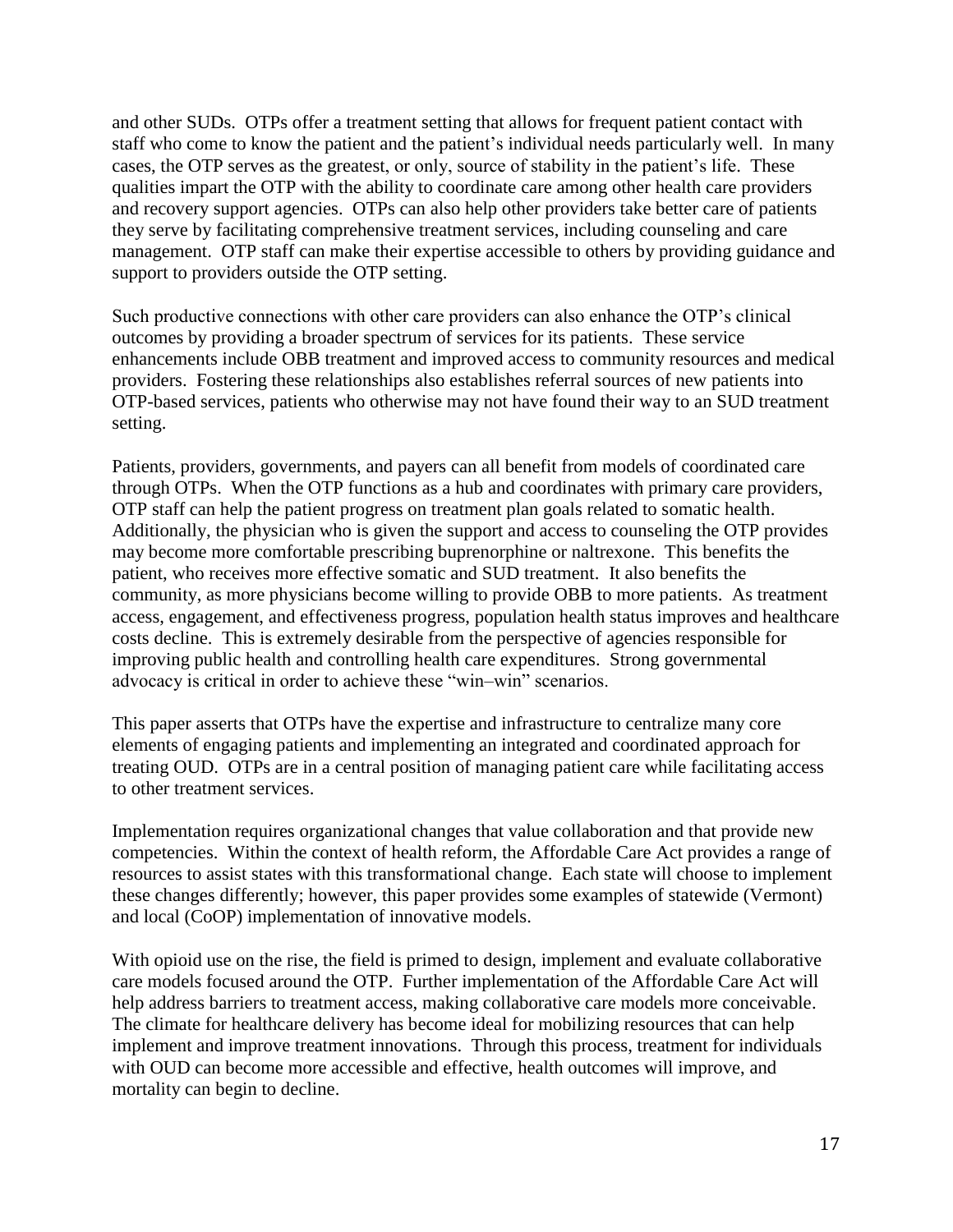## **Recommended Resources**

Integrating primary and behavioral health services

- SAMHSA–HRSA Center for Integrated Health Solutions
	- <http://www.integration.samhsa.gov/>
- Agency for Healthcare Research and Quality— The Academy: Integrating Behavioral Health and Primary Care
	- <http://integrationacademy.ahrq.gov/>
- Centers for Medicare & Medicaid Services (CMS)—The CMS Innovation Center
	- <http://innovation.cms.gov/>
- Center for Health Care Strategies—Integrated Services for People with Complex Needs
	- [http://www.chcs.org/focus\\_area/integrated-care-for-people-with-complex-needs/](http://www.chcs.org/focus_area/integrated-care-for-people-with-complex-needs/)

Other TIPs and SAMHSA Center for Substance Abuse Treatment (CSAT) documents

- Medicare Coverage and Financing of Medications to Treat Alcohol and Opioid Use **Disorders** 
	- [http://store.samhsa.gov/product/Medicaid-Coverage-and-Financing-of-](http://store.samhsa.gov/product/Medicaid-Coverage-and-Financing-of-Medications-to-Treat-Alcohol-and-Opioid-Use-Disorders/SMA14-4854)[Medications-to-Treat-Alcohol-and-Opioid-Use-Disorders/SMA14-4854](http://store.samhsa.gov/product/Medicaid-Coverage-and-Financing-of-Medications-to-Treat-Alcohol-and-Opioid-Use-Disorders/SMA14-4854)
- Federal Guidelines for Opioid Treatment Programs
	- [http://store.samhsa.gov/product/Federal-Guidelines-for-Opioid-Treatment-](http://store.samhsa.gov/product/Federal-Guidelines-for-Opioid-Treatment-Programs/PEP15-FEDGUIDEOTP)[Programs/PEP15-FEDGUIDEOTP](http://store.samhsa.gov/product/Federal-Guidelines-for-Opioid-Treatment-Programs/PEP15-FEDGUIDEOTP)
- Managing Chronic Pain in Adults With or in Recovery From Substance Use Disorders
	- KAP Keys for Clinicians: [http://store.samhsa.gov/product/Managing-Chronic-](http://store.samhsa.gov/product/Managing-Chronic-Pain-in-Adults-With-or-in-Recovery-From-Substance-Use-Disorders/SMA13-4785)[Pain-in-Adults-With-or-in-Recovery-From-Substance-Use-Disorders/SMA13-](http://store.samhsa.gov/product/Managing-Chronic-Pain-in-Adults-With-or-in-Recovery-From-Substance-Use-Disorders/SMA13-4785) [4785](http://store.samhsa.gov/product/Managing-Chronic-Pain-in-Adults-With-or-in-Recovery-From-Substance-Use-Disorders/SMA13-4785)
	- Quick Guide for Clinicians: [http://store.samhsa.gov/product/Managing-Chronic-](http://store.samhsa.gov/product/Managing-Chronic-Pain-in-Adults-With-or-in-Recovery-From-Substance-Use-Disorders/SMA13-4792)[Pain-in-Adults-With-or-in-Recovery-From-Substance-Use-Disorders/SMA13-](http://store.samhsa.gov/product/Managing-Chronic-Pain-in-Adults-With-or-in-Recovery-From-Substance-Use-Disorders/SMA13-4792) [4792](http://store.samhsa.gov/product/Managing-Chronic-Pain-in-Adults-With-or-in-Recovery-From-Substance-Use-Disorders/SMA13-4792)

**Training** 

- PCSS-MAT—Providers' Clinical Support System for Medication Assisted Treatment – <http://pcssmat.org/>
- PCSS-O—Providers' Clinical Support System for Opioid Therapies – <http://pcss-o.org/>
- AATOD—Hepatitis Education for Opioid Treatment Providers
	- <http://www.aatod.org/projectseducational-training/hepatitis-c/>
- SAMHSA—Medication-Assisted Treatment for Opioid Addiction in Opioid Treatment Programs: Inservice Training Based on TIP 43
	- [http://store.samhsa.gov/product/Medication-Assisted-Treatment-for-Opioid-](http://store.samhsa.gov/product/Medication-Assisted-Treatment-for-Opioid-Addiction-in-Opioid-Treatment-Programs/SMA09-4341)[Addiction-in-Opioid-Treatment-Programs/SMA09-4341](http://store.samhsa.gov/product/Medication-Assisted-Treatment-for-Opioid-Addiction-in-Opioid-Treatment-Programs/SMA09-4341)

Funding opportunities for innovative care delivery systems

- SAMHSA/CSAT Grants
	- <http://www.samhsa.gov/grants>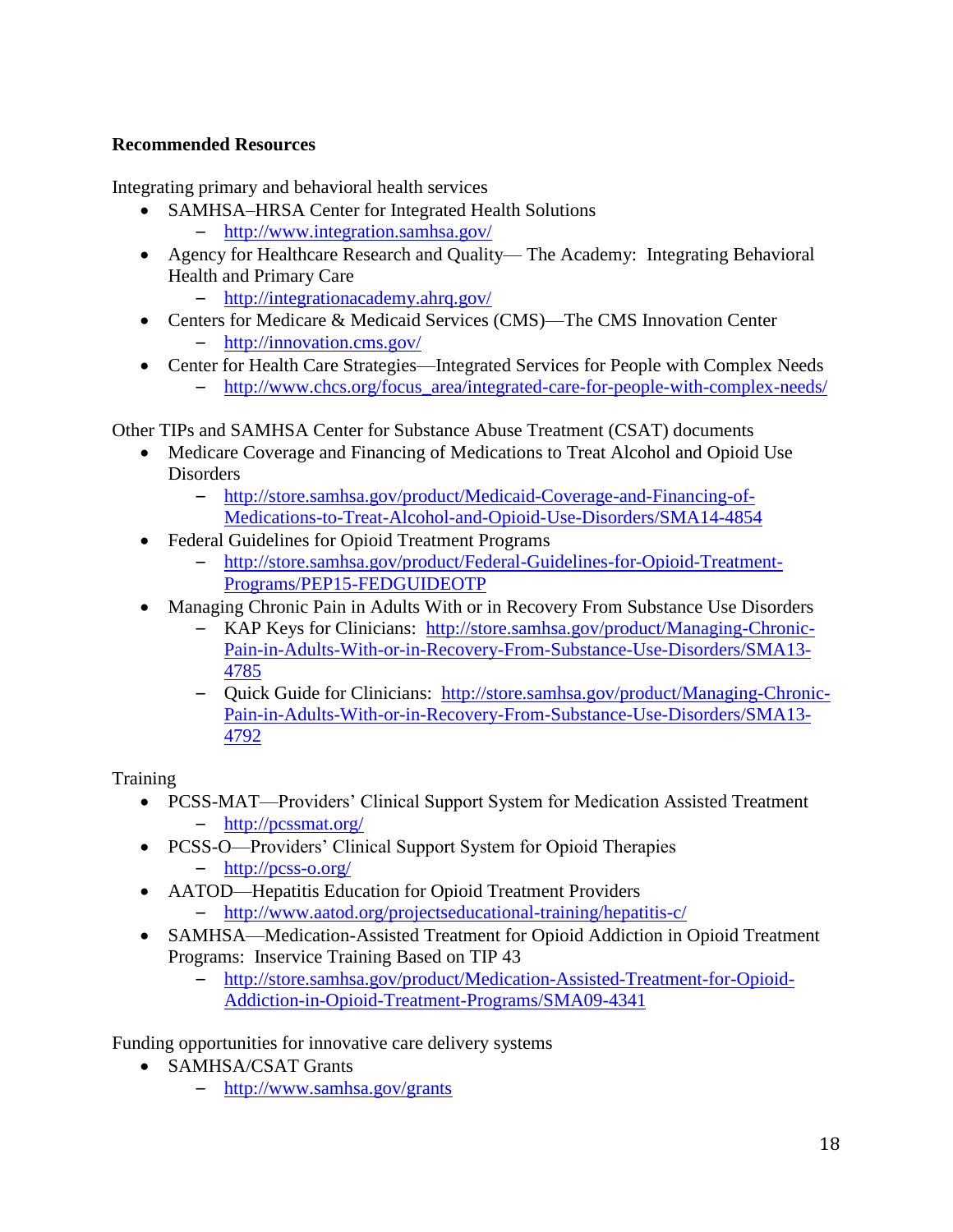- Federal Grant Opportunities
	- Grants.gov: <http://www.grants.gov/>
	- CMS State Innovation Models Initiative: <http://innovation.cms.gov/initiatives/state-innovations/>
- The Commonwealth Fund
	- <http://www.commonwealthfund.org/grants-and-fellowships/programs>

National provider associations and local chapters/organizations

- American Association for the Treatment of Opioid Dependence (AATOD)
	- <http://www.aatod.org/>
	- Useful Links:<http://www.aatod.org/home/useful-links/>
- American Academy of Addiction Psychiatry (AAAP)
	- <http://www.aaap.org/>
	- Practitioner Resources/Area Resources: [http://www.aaap.org/practitioner](http://www.aaap.org/practitioner-resources/area-resources/)[resources/area-resources/](http://www.aaap.org/practitioner-resources/area-resources/)
- American Society of Addiction Medicine (ASAM)
	- <http://www.asam.org/>
	- Membership/State Chapters: <http://www.asam.org/membership/state-chapters>
- AcademyHealth
	- <http://www.academyhealth.org/index.cfm>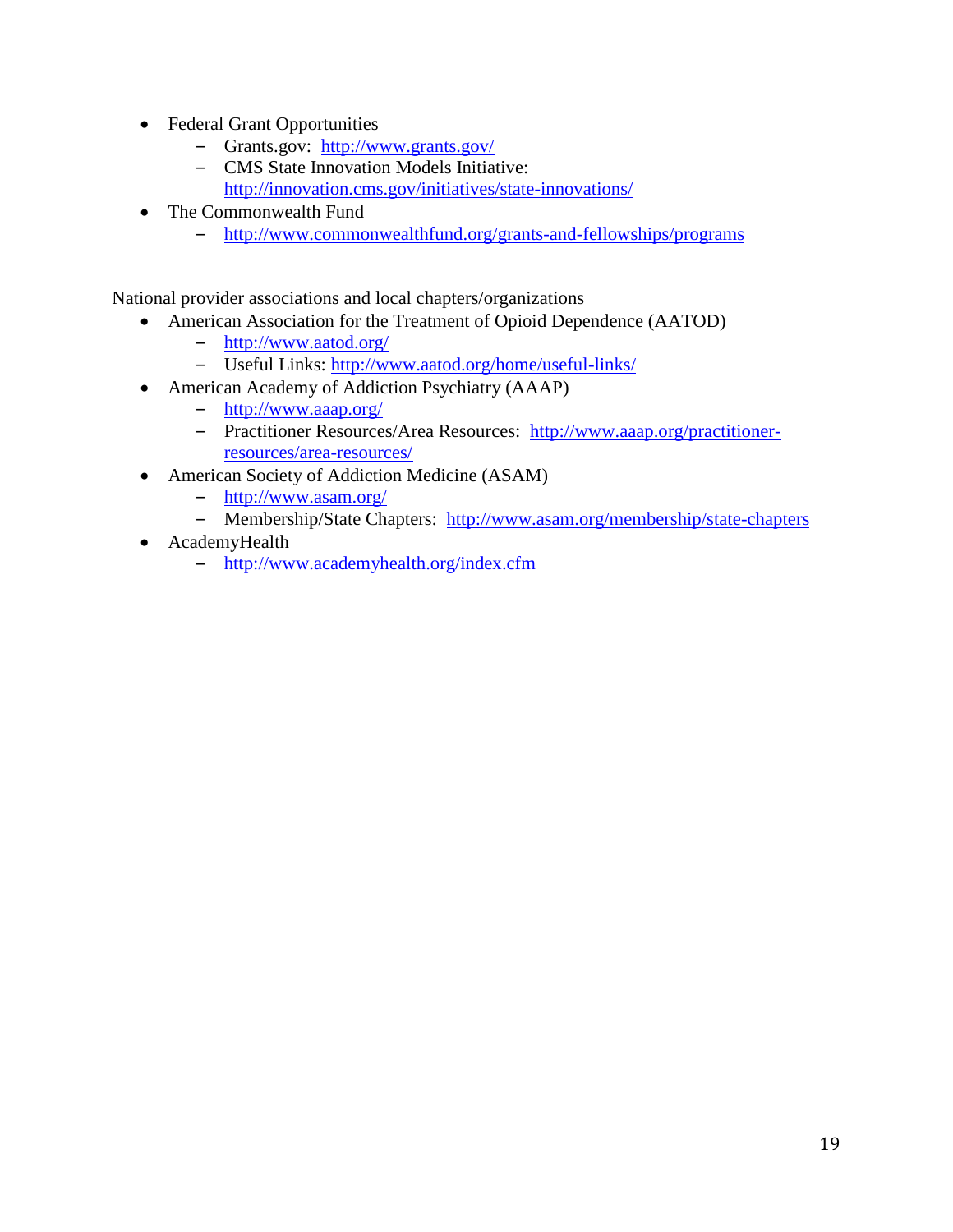#### **References**

Brooner, R. K., Kidorf, M. S., King, V. L., Stoller, K. B., Neufeld, K. J., & Kolodner, K. (2007.) Comparing adaptive stepped care and monetary-based voucher interventions for opioid dependence. *Drug and Alcohol Dependence, 88*(Suppl 2), S14–23.

Brooner, R. K., Kidorf, M. S., King, V. L., Stoller, K. B., Peirce, J. M., Bigelow, G. E., & Kolodner, K. (2004). Behavioral contingencies improve counseling attendance in an adaptive treatment model. *Journal of Substance Abuse Treatment, 27*(3), 223–232.

Clark, M. R., Stoller, K. B., & Brooner, R. K. (2008). Assessment and management of chronic pain in individuals seeking treatment for opioid dependence disorder. *Canadian Journal of Psychiatry, 53*(8), 496–508.

Dart, R. C., Surratt, H. L., Cicero, T. J., Parrino, M. W., Severtson, S. G., Bucher-Bartelson, B., & Green, J. L. (2015). Trends in opioid analgesic abuse and mortality in the United States. *New England Journal of Medicine, 372*(3), 241–248.

Dunn, K. E., Brooner, R. K., & Clark, M. R. (2014). Severity and interference of chronic pain in methadone-maintained outpatients. *Pain Medicine, 15*(9), 1540–1548.

Gryczynski, J., Mitchell, S. G., Jaffe, J. H., Kelly, S. M., Myers, C. P., O'Grady, K. E., … Schwartz, R. P. (2013). Retention in methadone and buprenorphine treatment among African Americans. *Journal of Substance Abuse Treatment, 45*(3), 287–292.

Hedegaard, H., Chen, L. H., & Warner, M. (2015). *Drug poisoning deaths involving heroin: United States, 2000-2013*. Hyattsville, MD: National Center for Health Statistics.

Jansson, L. M., Svikis, D., Lee, J., Paluzzi, P., Rutigliano, P., & Hackerman, F. (1996). Pregnancy and addiction. A comprehensive care model. *Journal of Substance Abuse Treatment, 13*(4), 321–329.

Jones, C. M., Campopiano, M., Baldwin, G., & McCance-Katz, E. (2015). National and state treatment need and capacity for opioid agonist medication-assisted treatment. *American Journal of Public Health, 105*(8), e55–63.

Jones, H., Finnegan, L., & Kaltenbach, K. (2012). Methadone and buprenorphine for the management of opioid dependence in pregnancy. *Drugs, 72*(6), 747–757.

King, V. L., & Brooner, R. K. (2008). Improving treatment engagement in opioid-dependent outpatients with a motivated stepped-care adaptive treatment model. *Joint Commission Journal on Quality and Patient Safety, 34*(4), 209–213.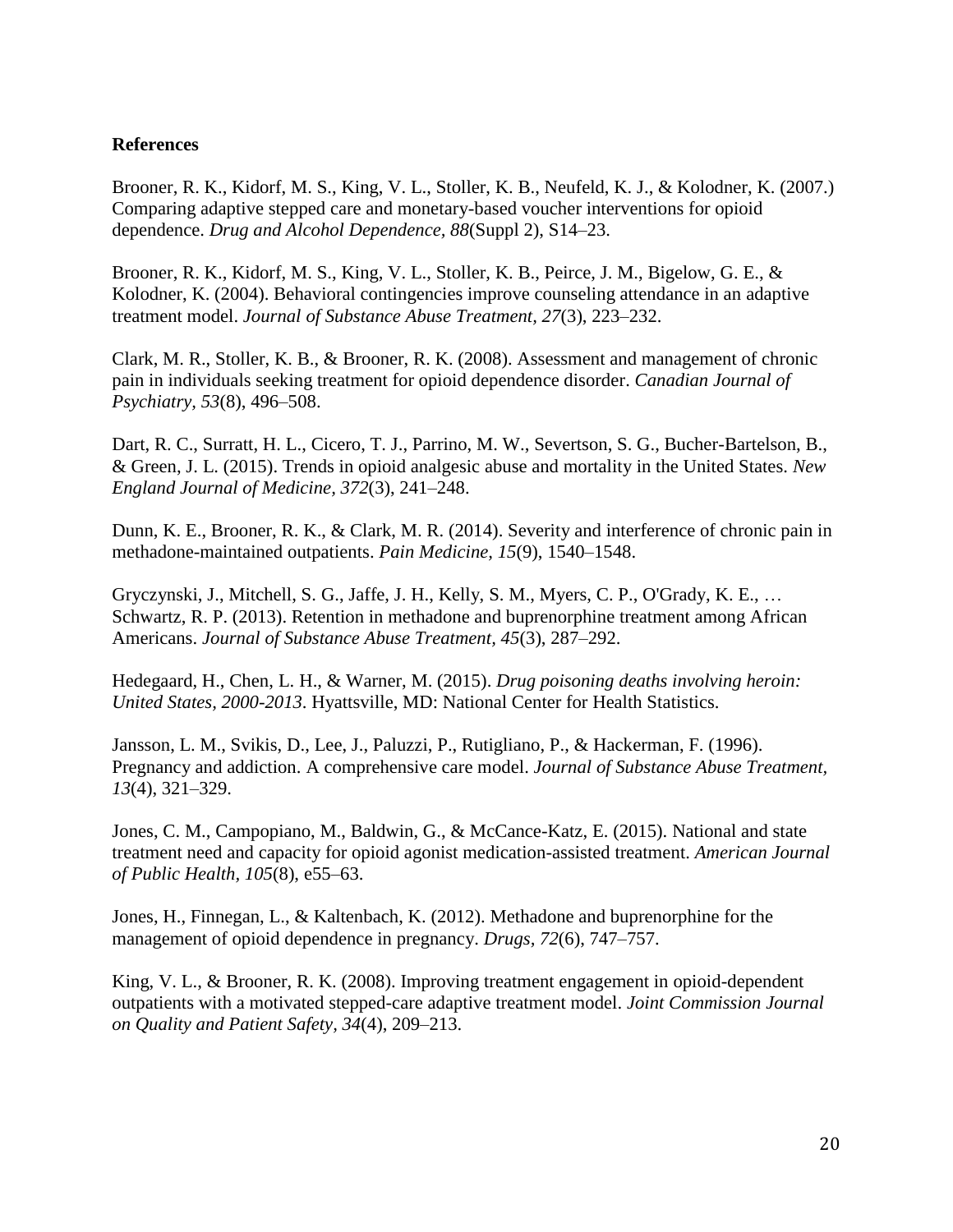Kissin, W., McLeod, C., Sonnefeld, J., & Stanton, A. (2006). Experiences of a national sample of qualified addiction specialists who have and have not prescribed buprenorphine for opioid dependence. *Journal of Addictive Diseases, 25*(4), 91–103.

Kraus, M. L., Alford, D. P., Kotz, M. M., Levounis, P., Mandell, T.W., Meyer, M., … Wyatt, S. A. (2011). Statement of the American Society of Addiction Medicine Consensus Panel on the use of buprenorphine in office-based treatment of opioid addiction. *Journal of Addiction Medicine, 5*(4), 254–263.

Patrick, S. W., Schumacher, R. E., Benneyworth, B. D., Krans, E. E., McAllister, J. M., & Davis, M. M. (2012). Neonatal abstinence syndrome and associated health care expenditures: United States, 2000-2009. *JAMA, 307*(18), 1934–1940.

Pinto, H., Maskrey, V., Swift, L., Rumball, D., Wagle, A., & Holland, R. (2010). The SUMMIT trial: A field comparison of buprenorphine versus methadone maintenance treatment. *Journal of Substance Abuse Treatment, 39*(4), 340–352.

Rosenblatt, R. A., Andrilla, C. H., Catlin, M., & Larson, E. H. (2015). Geographic and specialty distribution of US physicians trained to treat opioid use disorder. *Annals of Family Medicine, 13*(1), 23–26.

Sigmon, S. C. (2015). The untapped potential of office-based buprenorphine treatment. *JAMA Psychiatry, 72*(4), 395–396.

Stoller, K. B. (2015). A collaborative opioid prescribing (CoOP) model linking opioid treatment programs with office-based buprenorphine providers. *Addiction Science & Clinical Practice, 10*(Suppl 1), A63.

Substance Abuse and Mental Health Services Administration (SAMHSA), U.S. Department of Health and Human Services. (2013). *Drug Abuse Warning Network, 2011: Selected tables of national estimates of drug-related emergency department visits.* Rockville, MD: Substance Abuse and Mental Health Services Administration.

Suryaprasad, A. G., White, J. Z., Xu, F., Eichler, B. A., Hamilton, J., Patel, A., … Holmberg, S. D. (2014). Emerging epidemic of hepatitis C virus infections among young nonurban persons who inject drugs in the United States, 2006-2012. *Clinical Infectious Diseases, 59*(10), 1411– 1419.

Volkow, N. D., Frieden, T. R., Hyde, P. S., & Cha, S. S. (2014). Medication-assisted therapies tackling the opioid-overdose epidemic. *New England Journal of Medicine, 370*(22), 2063–2066.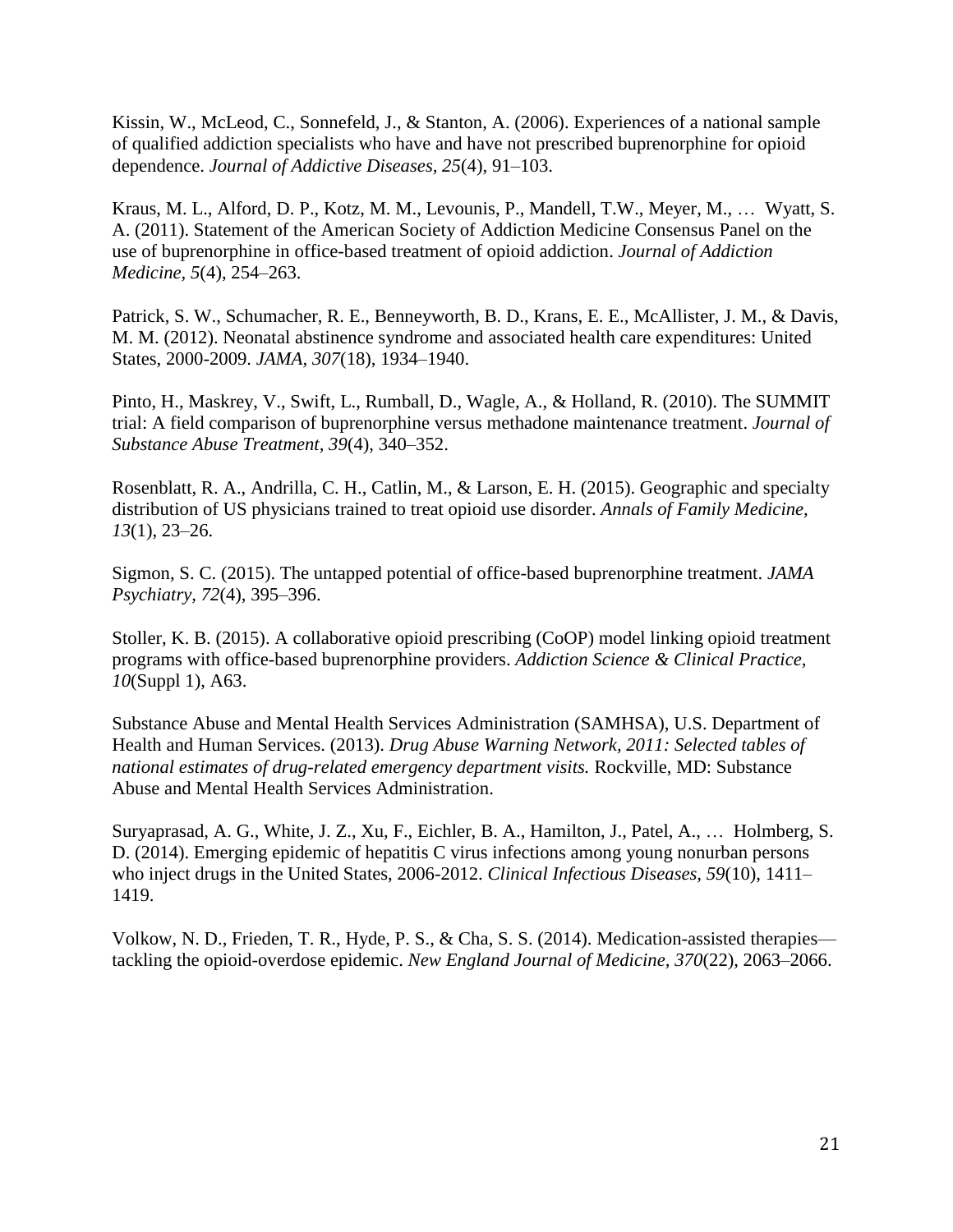# **Opioid Treatment Programs and New York's Medicaid Redesign Allegra Schorr**

New York State is actively transforming its health care delivery system. The state has the largest Medicaid program in the country, spends more than twice the national average on Medicaid per capita, and ranks 50th among all states for avoidable hospital use and costs (Rodin & Meyer, 2014). In 2011, New York created a Medicaid Redesign Team whose vision for reform embraces the "Triple Aim" of improving experience, improving health, and reducing per capita cost.

In order to achieve these goals, innovation and new models of care are needed. New York's multiyear action plan*—Better Health, Better Care, Lower Costs*—aims for "improving health by addressing root causes of poor health e.g., poor nutrition, physical inactivity, and *substance use disorders*[emphasis added]*.*" It states: "In particular, the biggest problem with the state's health care system is that it is not successful in ensuring that complex, high-cost populations obtain the coordinated care they require" (New York State Department of Health, n.d.-c).

The complex, high-utilization populations that significantly impact the cost of the health care system in New York through avoidable hospitalizations and use of the EDs are those with behavioral health disorders. The presence of drug and alcohol disorders or mental illness is associated with higher per capita costs and hospitalization rates (Boyd et al., 2010). Individuals with SUD are among the highest-risk populations for medical rehospitalizations and are often underdiagnosed at initial hospitalization (Irmiter, Barry, Cohen, & Blow, 2009).

In New York, success in restructuring the health care delivery system will hinge on coordinating and integrating the care of behavioral health care patients who suffer with comorbid physical health conditions and chronic illness. An innovative care model envisioned to achieve this coordination is a behavioral health care site with fully integrated, co-located primary health care.

New York's OTPs are in a unique position to provide this innovative model of integrated behavioral health and primary care. OTPs are able to respond to the needs of high-risk, high-cost patients whom they successfully treat daily. These patients receive and have managed medication for their OUD, along with comprehensive individual and group counseling (at admission and thereafter), annual physical examinations, physical health care, and additional supportive services. OTP patients return to their programs up to 6 days a week, depending on their time and progress in treatment. This frequent contact combined with the established multidisciplinary team collaborative model used by OTPs, is a powerful tool available for preventive primary care. In fact, it is a proven and tested combination that has had impressive results when used in combating HIV.

The OTPs have the infrastructure, expertise, staffing, and relationships to treat patients in a fully integrated behavioral and primary health care model. The patients will benefit from both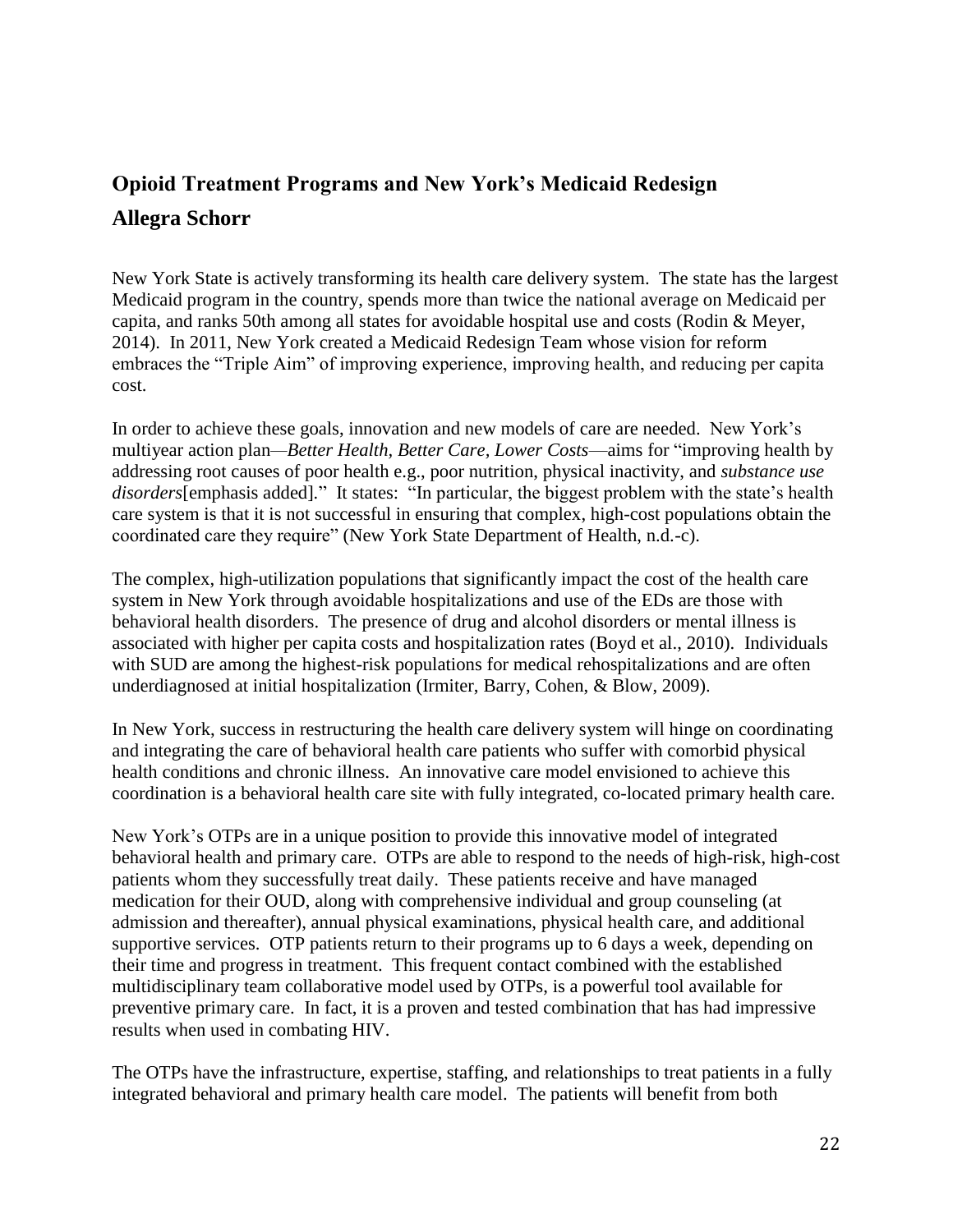improved quality and improved health, and the savings to the health care system are incalculable. The goal of integrating care and pursuing the Triple Aim can be achieved in the OTPs.

## **Achieving the Triple Aim**

In their well-known article, *The Triple Aim: Care, Health, And Cost*, Berwick, Nolan, & Whittington (2008) explain that the pursuit of the Triple Aim requires preconditions and that the organization responsible for integrating care must include five components in order to ensure success:

Improving the U.S. health care system requires simultaneous pursuit of three aims: improving the experience of care, improving the health of populations, and reducing per capita costs of health care. Preconditions for this include the enrollment of an identified population, a commitment to universality for its members, and the existence of an organization (an "integrator") that accepts responsibility for all three aims for that population. The integrator's role includes at least five components: partnership with individuals and families, redesign of primary care, population health management, financial management, and macro system integration.

The remaining barriers to integrated care are not technical; they are political.

Prerequisites for the Triple Aim, then, are an identified population, a commitment to universality, and the existence of an organization/integrator. By fully integrating primary care into the OTPs, all three preconditions are met.

## **The Opioid Treatment Program Population**

The patients at greatest risk for repeated hospitalizations and the highest cost to the health care system are the patients who match the demographic of the patients that are currently treated at OTPs.

The opioid epidemic and growing use of heroin have begun to change the picture of an opioid dependent individual in the public's vision. The epidemic is centered on prescription opioid misuse, which has fueled an alarming increase in heroin use. New York OTPs have seen an increase in patients seeking treatment as a result of this epidemic. There is also a population of long-term heroin-injecting users who are severely addicted being treated by OTPs for multiple disorders.

In 2011, the New York State Health Foundation's *Chronic Illness Demonstration Project* concluded its study of improvements in managing chronic illness. The study analyzed the state's Medicaid data to identify high-cost fee-for-service (unmanaged care) patients who were at high risk for hospitalization. The data (New York State Health Foundation, 2011) showed that:

- 76 percent had a history of chronic disease.
- 52 percent had multiple chronic diseases.
- *73 percent had a history of alcohol/substance use*.
- 69 percent had a history of mental illness.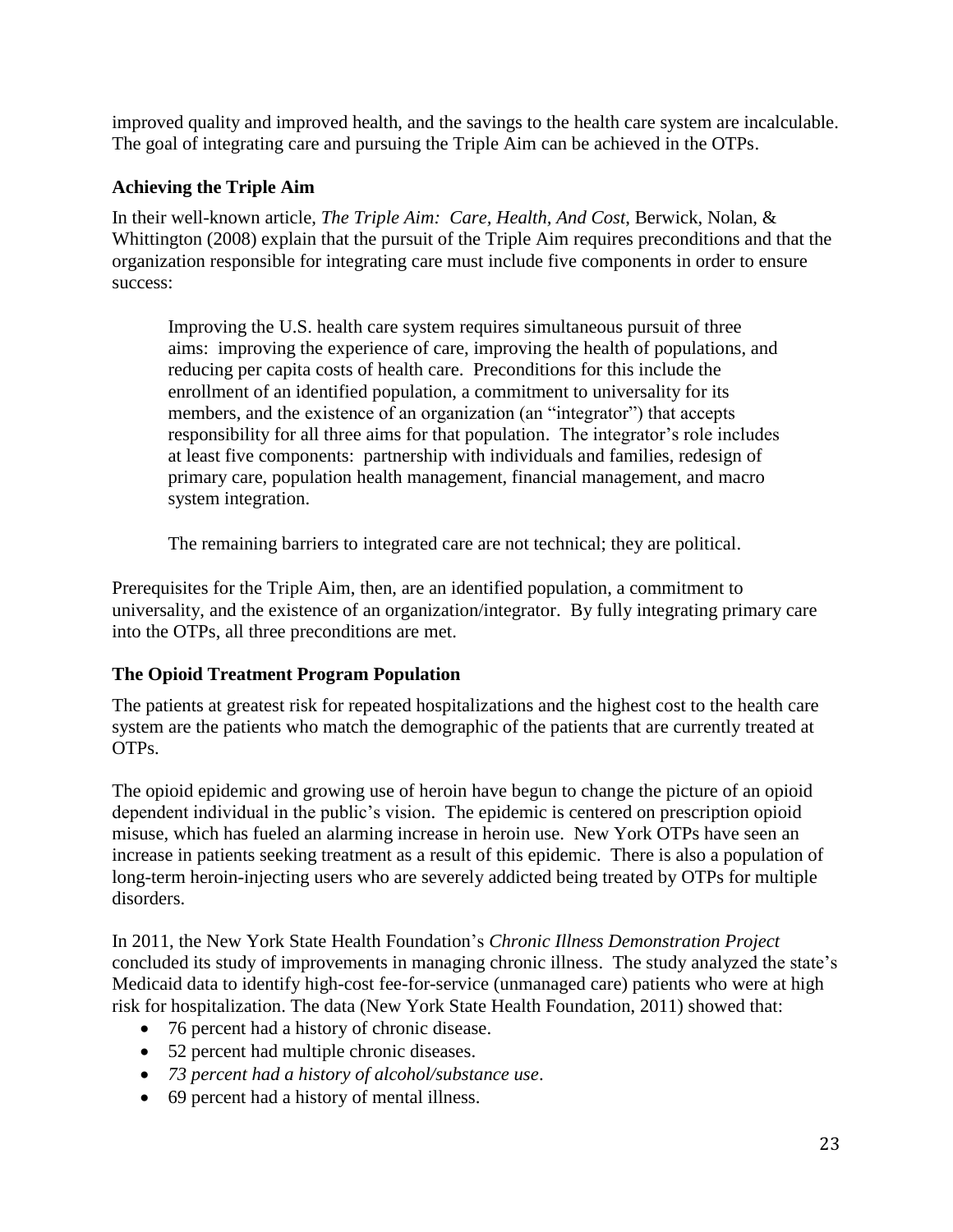- *54 percent had a history of both alcohol/substance use and mental illness*.
- 28 percent had had no primary care or specialty care use in the prior 12 months.

The 2012–2013 New York City patient data on admission to the OTPs showed:

- 25 to 78 percent of clients with high dysfunction.
- 18 to <u>85</u> percent of admissions for mental illness and chemical abuse (MICA).
- 9 to 88 percent of clients with other major physical health conditions.
- 1 to 52 percent of clients who were homeless at admission.
- 68 to *100* percent of clients with prior treatment history.
- 4 to *63* percent of clients with criminal justice involvement.

The prevalence of comorbid health conditions among opioid dependent individuals is well established and can be seen throughout the nation. Illinois notes two or more of the following conditions in 50–90 percent in its patient population: diabetes, hypertension, high cholesterol, obesity, psychiatric disorders, nicotine dependence, chronic obstructive pulmonary disease, and asthma (Mahoney, 2013).

Patients with a history of long-term opiate misuse may present with hepatitis C, HIV or acquired immune deficiency syndrome (AIDS), lung complications, soft tissue infections, abscesses, collapsed veins, and co-occurring mental health disorders. Furthermore, many opiate-dependent individuals face severe social barriers to positive outcomes and better health. Homelessness or lack of permanent housing, illiteracy or inadequate education, and lack of social supports are some of the enormous barriers that many OTP patients face.

Many OTP patients enter treatment with far less severe presentation, or they may have progressed through treatment. Considering a "phased approach" (see TIP 43) to treatment, most OTPs will have patients enrolled in treatment with a range of severity (Center for Substance Abuse Treatment, 2005). This integrated model of primary care focuses on the high-risk, highcost Medicaid population.

*Chronic, long-term use of opiates and heroin leads to devastating medical complications.* 

#### **The Opioid Treatment Program Organization/Integrator**

The FDA has approved three medications for the treatment of opioid dependence: methadone, buprenorphine, and naltrexone. All three medications are available through the OTP system. As indicated in the introduction, methadone maintenance is the most utilized of the three federally approved medications in OTPs. Buprenorphine use is increasing, but there continue to be reimbursement-related challenges, impeding a broader utilization of both buprenorphine and naltrexone/Vivitrol<sup>®</sup> products through OTPs. Opioid dependence is a chronic relapsing condition that alters the structure of the brain. Medication combined with a comprehensive approach to treatment (MAT) has proven successful in the treatment of opioid dependence.

OTPs are highly regulated and must be registered with the DEA, certified by the HHS SAMHSA, and licensed by the New York State Office of Alcoholism and Substance Abuse Services (OASAS). CARF, TJC, or the Council on Accreditation nationally accredits OTPs.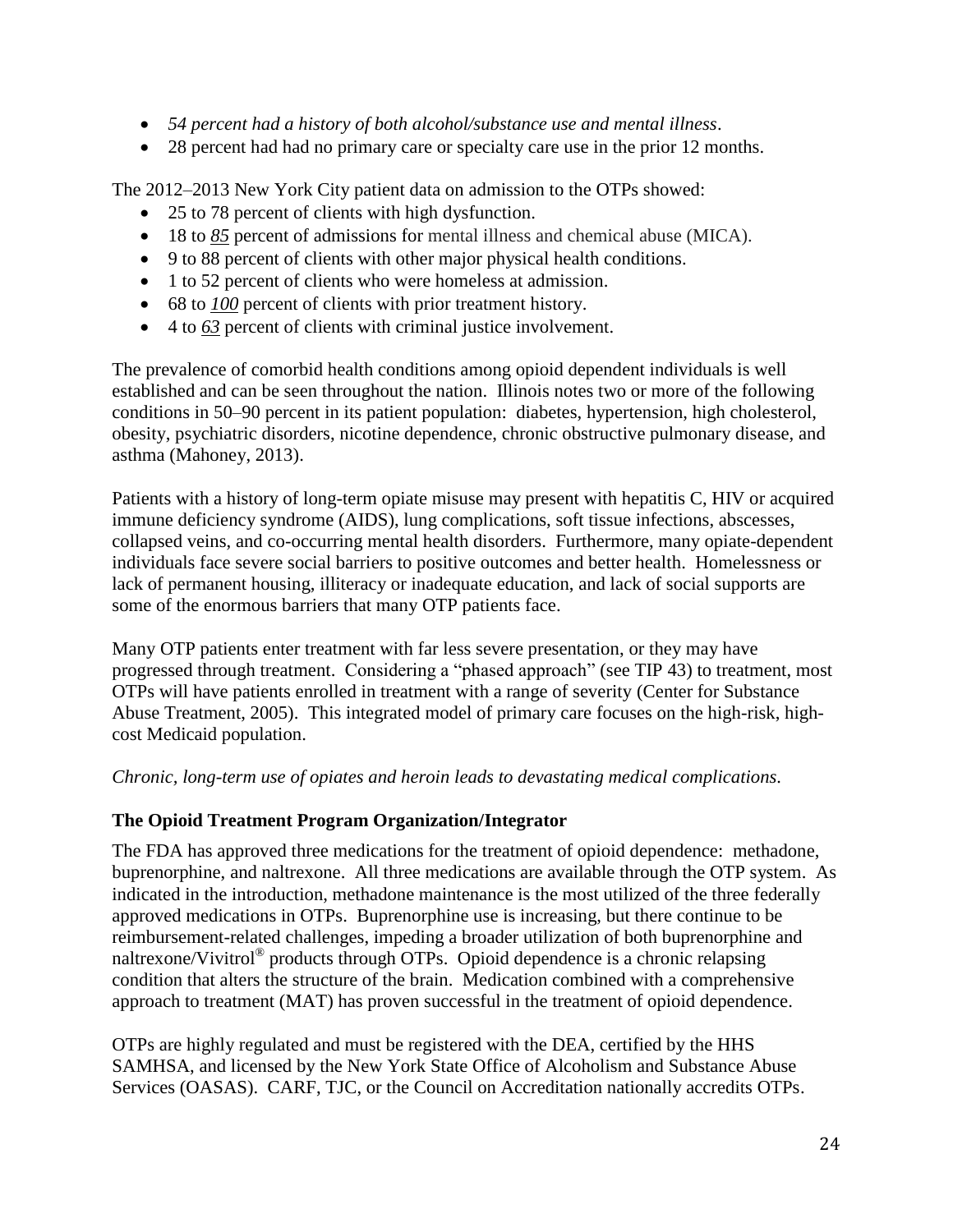*OTP patients are seen in an outpatient setting, with the lowest costs per successful outcome* (Barnett & Hui, 2000).

OTP patients are mandated to receive a full physical examination within one week of admission, which is repeated annually. OTPs are required to have a medical director and registered nurse on staff and frequently have mid-level practitioners as well as additional staff in their medical departments. The qualifications of the medical director include either a subspecialty board certification in addiction psychiatry from the American Board of Medical Specialties, an addiction certification from ASAM, a certification by the American Board of Addiction Medicine, or a subspecialty board certification in addiction medicine from the American Osteopathic Association. As such, OTP medical directors are highly qualified in New York State, with years of specialized training and experience.

New York regulations for OTPs also specify additional physician, mid-level practitioner, and nursing hours based on the number of patients treated. They require OTPs to be equipped with the necessary exam rooms and equipment to perform the required exams, and they require the medical team to coordinate care with the patient's counselor and nursing. OTPs are using health homes to provide care coordination services for eligible patients and some OTPs are becoming certified as health home care coordinators.

As part of a comprehensive treatment plan, and in compliance with federal and state regulations, methadone patients receive daily doses of medication at the program, with take-home medication given over time as a patient stabilizes and meets criteria for receiving it. OTPs have frequent, often daily, contact with the most severely addicted OTP patients. This contact and the relationships developed between the patient and the OTP multidisciplinary team of providers creates a unique environment to engage the patient and respond to the individual's needs. The medical staff at the OTP is aware of the OTP patient's addiction and physical health and is in a unique position to care for both.

Providing primary care in an OTP setting is an opportunity to provide care that is fully integrated, co-located, and continuous.

#### **Physical Health Care in Opioid Treatment Programs**

Currently, New York State's Medicaid reimbursement system—the Ambulatory Patient Groups (APGs) payment methodology—allows the OTP medical staff to treat and bill for the physical health care needs of OTP patients. Physical health care is intended for urgent care only. The billing and clinical guidance for physical health care visits clearly intends for patients to be referred to a primary care provider for ongoing care. Furthermore, an OTP is limited to submit no more than five percent of its total program billing for physical health care.

Adding physical health care within the OTPs was an important and logical first step toward a new model of care. These additional services take advantage of existing medical staff and services that were ready and available in OTPs, building on the opportunity from the physical exams that are required by both state and federal regulations. Patients receive care, and New York State prevents costly emergency room visits, while OTPs use existing staff and infrastructure.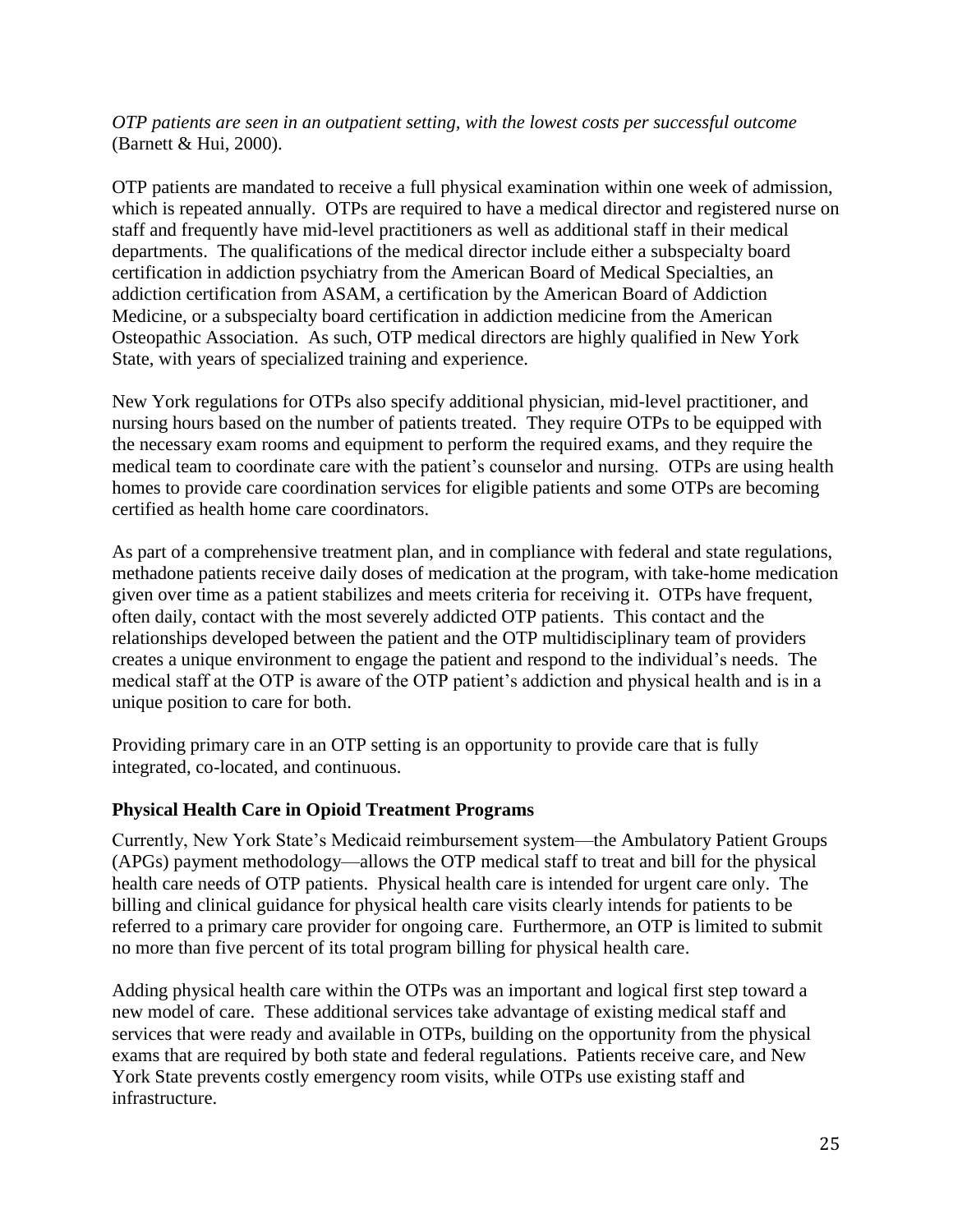According to guidance provided by the New York State Office of Alcoholism & Substance Abuse Services (2013):

Many patients admitted to chemical dependency treatment have significant medical problems associated with their use of substances and lifestyle. Many of these patients are not aware of acute or chronic health problems and are not connected to a primary care provider. Medical staff in chemical dependency programs can assess and treat a wide variety of addiction related acute and chronic conditions and receive reimbursement through Medicaid. Patients must be seen directly by the medical staff performing and billing for the service and the program should attempt to link patients to a primary care provider for ongoing care, if the patient does not have a primary care provider.

The challenge is that many OTP patients have been passively enrolled to primary care providers they do not know and rarely see, despite the urging of care coordinators, counselors, and OTP medical providers and staff. To quote the guidance, "Many of these patients are not aware of acute or chronic health problems and are not connected to a primary care provider."When patients are seeking medical care, they look for it in their OTP programs, which they often visit several times a week for medication purposes. It is natural and wise to seek care through the medical providers and staff in the OTP who are well acquainted with the patient and can provide continuity of care. The "partnership" between provider/integrator and individual already exists.

There are several studies, which specifically address the benefits of providing primary care in the OTP setting. The benefits include reduced hospitalizations (Laine, et al., 2001), reduced ED and hospital services (Friedmann, et al. 2006), and significantly reduced costs for integrated care for patients with medical conditions related to substance use [\(Parthasarathy,](http://www.ncbi.nlm.nih.gov/pubmed?term=Parthasarathy%20S%5BAuthor%5D&cauthor=true&cauthor_uid=12618639) [Mertens,](http://www.ncbi.nlm.nih.gov/pubmed?term=Mertens%20J%5BAuthor%5D&cauthor=true&cauthor_uid=12618639) [Moore,](http://www.ncbi.nlm.nih.gov/pubmed?term=Moore%20C%5BAuthor%5D&cauthor=true&cauthor_uid=12618639) & [Weisner,](http://www.ncbi.nlm.nih.gov/pubmed?term=Weisner%20C%5BAuthor%5D&cauthor=true&cauthor_uid=12618639) 2003).

#### **The Background of OTPs and Primary Care**

The majority of OTPs in New York State are also licensed by the New York State Department of Health as diagnostic and treatment centers under Article 28 of the Public Health Law. These clinics are certified to provide primary care and have undergone a rigorous certificate of need process and inspection. These Article 28 diagnostic and treatment center OTPs are primary care providers; however, they are NOT designated as the official primary care provider for their OTP patients.

*An OTP patient must have the same Medicaid managed organization for both the patient's primary care coverage and behavioral health care coverage (currently carved out), with the OTP assigned as the provider.* 

When Medicaid managed care for primary care was implemented, the Article 28 clinics that were co-located with OTPs were able to apply to join the networks to become providers with managed care plans. However, many of the Article 28 OTP clinics were not accepted into the managed care networks, or OTP patients were not assigned to their OTP providers for primary care. Freestanding Article 28 OTPs frequently found the new primary care Medicaid managed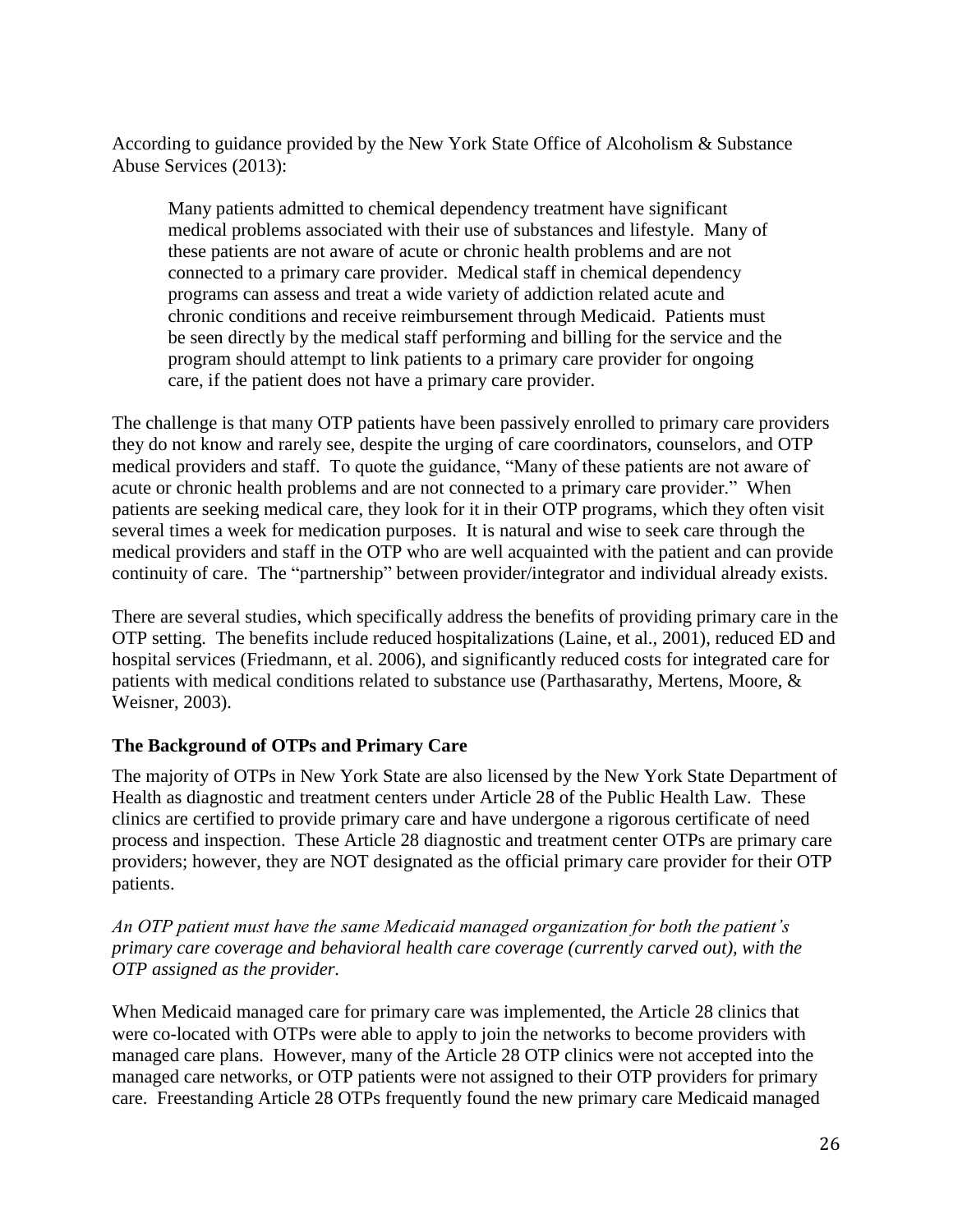care panels were "full" and weren't accepting providers that were associated with OTPs. Without the benefit of statistically healthier populations to help balance the managed care equation, many Article 28 clinics associated with OTPs were not warmly welcomed into managed care plans. OTP Medicaid patients were passively enrolled into Medicaid managed care for their primary care at other locations. The patients who had been receiving primary care where they were seen regularly by OTPs were "autoassigned" to primary care providers they didn't know. Managed care resulted in deintegration of care for these patients.

The result is that today, when OTP patients present for an admission or annual physical, and the OTP medical staff asks, "Who is your primary care provider?" often the patient doesn't know or can't say when was the last time they were seen by the primary care provider.

A 2009 United Hospital Fund study of New York City of high-cost Medicaid patients voices this frustration: "I always see somebody different, a different doctor all the time…. I don't know if he's going to remember what I told him last month. They don't really know you" (Birnbaum & Halper, 2009).

During the AIDS epidemic, many OTPs certified onsite, co-located medical services to be available for their high-risk patients and added infectious disease specialists to their medical staff. Article 28-certified OTPs that provided primary care for their patients were eligible to receive enhanced rates for HIV care.

Studies have shown that being a patient in an OTP is linked to lower incidence of HIV disease in this high-risk population. According to one study (Hartel & Schoenbaum, 1998):

Properly dosed, long-term methadone treatment was found to be a central protective factor in preventing HIV infection from the earliest days of the epidemic in New York City. It is crucial to have high quality drug treatment programs in place before an epidemic draws our attention to the inadequacies through excess and unnecessary morbidity and mortality.

#### **Redesigning New York's Medicaid Program**

New York has a vision to transform the Medicaid system from a fee-for-service system to a value-based managed care model. The implementation has been phased to roll out in stages, with the transition to "carving in" all behavioral health care in New York City by October 2015 and the rest of the state and children's services in 2016. The integration of behavioral health and physical health is a key goal of Medicaid redesign. The homepage of the website says, "The behavioral health Medicaid managed care transition will facilitate a fully integrated behavioral health and physical health service system." The financial management and macro system management components of the Triple Aim will be fully addressed during this phase. The redesign of primary care component has been planned and requires full implementation in the OTPs.

Care integration is included in the Medicaid Redesign Team Behavioral Health Reform Work Group's mission (New York State Department of Health, n.d.-b), which reads: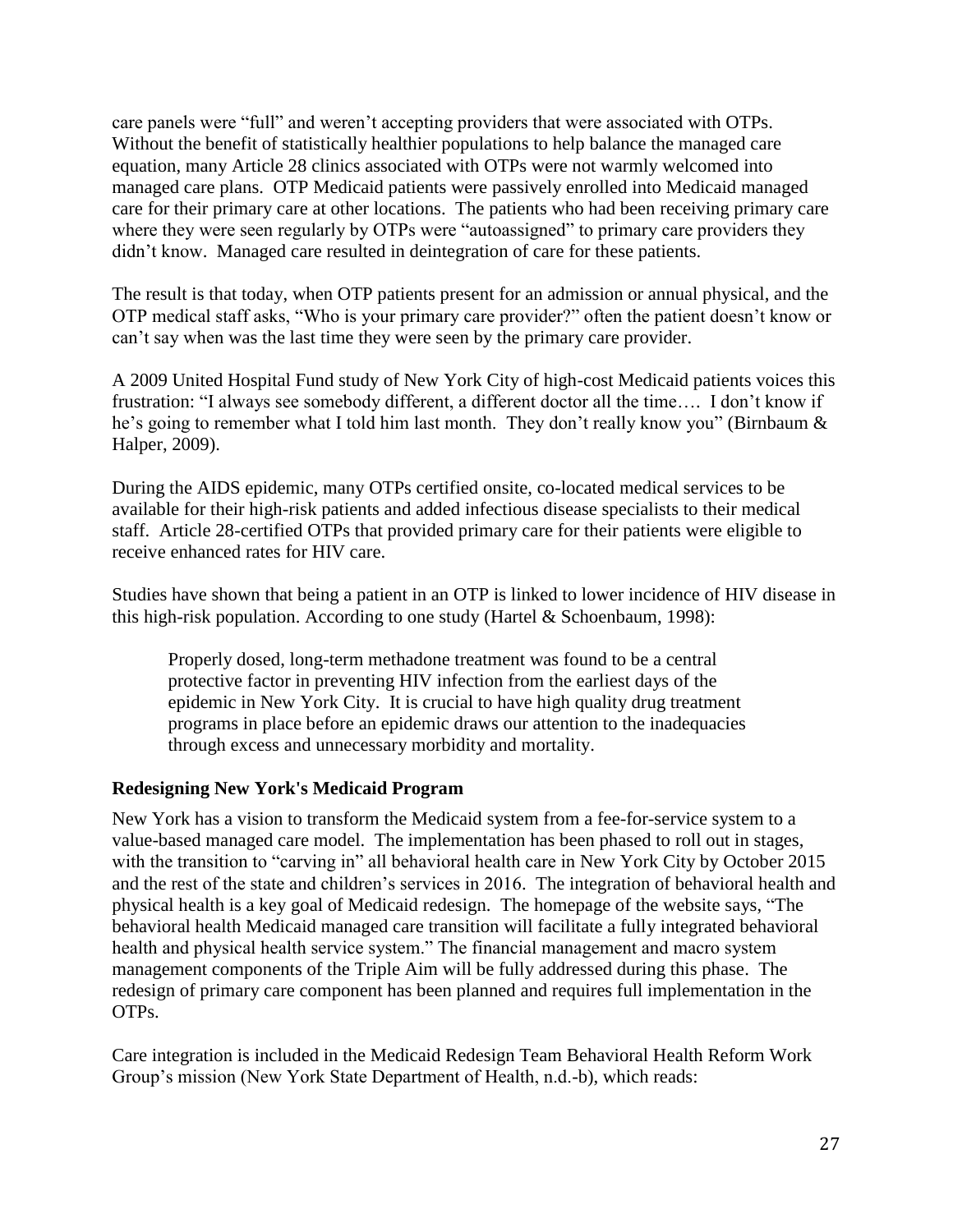- Consider the integration of substance abuse and mental health services, as well as the integration of these services with physical health care services, through the various payment and delivery models.
- Examine opportunities for the co-location of services, and also explore peer and managed addiction treatment services and their potential integration with BHOs.
- Provide guidance about health homes, and propose other innovations that lead to improved coordination of care between physical and mental health services.

New York's goals correspond to SAMHSA's strategic plan, "Leading Change 2.0: Advancing the Behavioral Health of the Nation 2015–2018." In the new Health Care and Health Systems Integration Initiative, SAMHSA specifies the leadership potential of OTPs in the area of primary care and addiction services integration.

The SAMHSA–HRSA *Standard Framework for Levels of Integrated Healthcare* (Heath, Wise, & Reynolds, 2013) envisions a fully integrated level of care in a co-located system at the highest level:

Level 6 — Full Collaboration in a Transformed/Merged Practice: The highest level of integration involves the greatest amount of practice change. Fuller collaboration between providers has allowed antecedent system cultures (whether from two separate systems or from one evolving system) to blur into a single transformed or merged practice. Providers and patients view the operation as a single health system treating the whole person. The principle of treating the whole person is applied to all patients, not just targeted groups.

This highest level of collaboration and integration level is achievable in OTPs because the OTPs are a single transformed program, use a team of multidisciplinary team providers, co-located in the same space, with a history and shared experience of collaboration.

#### **Health Care and Health Systems Integration Strategic Initiative CONTRACTOR**

#### New Program Proposal: Primary Care and **Addiction Services Integration (PCASI)**

- Allow addiction treatment providers to offer an array of physical health and addiction treatment services
- Modeled after Primary/Behavioral Health Care Integration (PBHCI) program
- OTPs can be leaders in this area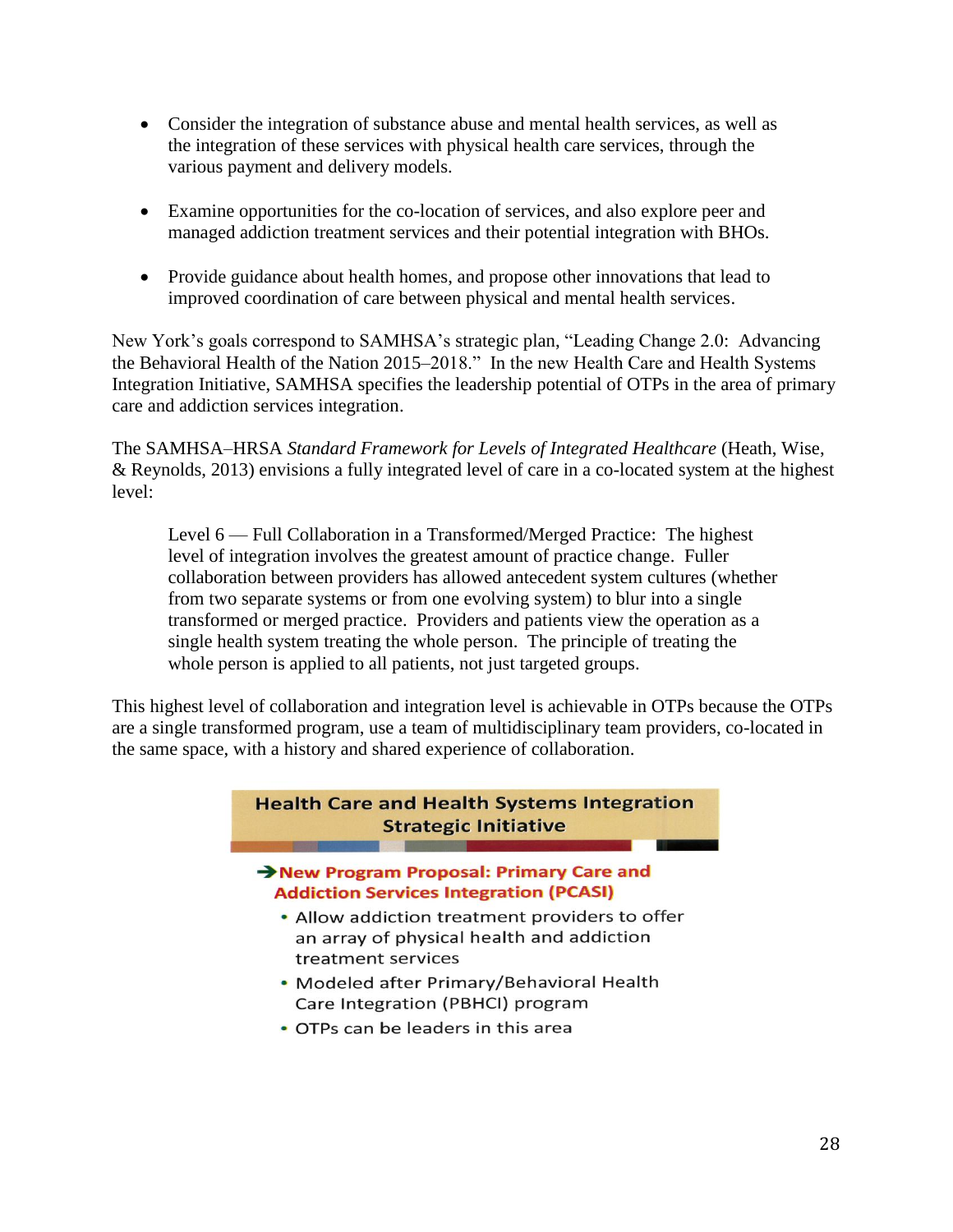## **Delivery System Reform Incentive Payment**

Delivery System Reform Incentive Payment **(**DSRIP) is the main mechanism by which New York State will implement the Medicaid Redesign Team Waiver Amendment. DSRIP´s purpose is to fundamentally restructure the healthcare delivery system by reinvesting in the Medicaid program, with the primary goal of reducing avoidable hospital use by 25 percent over 5 years. Up to \$6.42 billion dollars are allocated to this program, with payouts based on achieving predefined results in system transformation, clinical management, and population health (New York State Department of Health, n.d.-a).

The DSRIP program created regional lead performing provider systems (PPSs) that in turn formed large networks of safety net providers from across the health care continuum. The goal is for the newly-formed partnerships to collaborate on specified projects that will encourage system transformation to a value-based, outcomes-driven model, thereby achieving the desired 25 percent reduction in avoidable hospitalizations across New York State over 5 years.

A key theme and high-scoring project (DSRIP funds are awarded through a scored project application process) is Project 3.a.i: The Integration of Primary Care and Behavioral Health Services.

COMPA, the advocacy organization representing the OTP system in New York, worked with the New York State OASAS to present OTPs as providers that are uniquely qualified and positioned to respond to participate in this project. Fully integrated care in the OTPs with the following elements can be quickly implemented:

- OASAS has agreed to immediate approval of the simple single-agency and license waiver required for the regulatory change, which would include the elimination of the 5-percent cap on billing physical health visits and establish OTPs as primary care providers.
- The current APG reimbursement rates and mechanism for physical health visits will be used.
- OTP programs will have the option to become the primary care providers for their enrolled OTP patients, with an option to increase capacity annually.
- Enrolled OTP patients will be assigned to their current OTP provider for primary care, with provision for patients to opt out to remain with or choose a different primary care provider.
- Medicaid managed care organizations will coordinate coverage for behavioral and physical health care.
- Linkages will be established with health home care coordination teams and peers used to facilitate referrals for specialty care, etc.

There is a wealth of evidence to support this integrated model of care:

- Hundreds of peer-reviewed scientific studies published over decades prove success of medication in treating opiate dependence.
- OTPs have the lowest cost per successful outcome.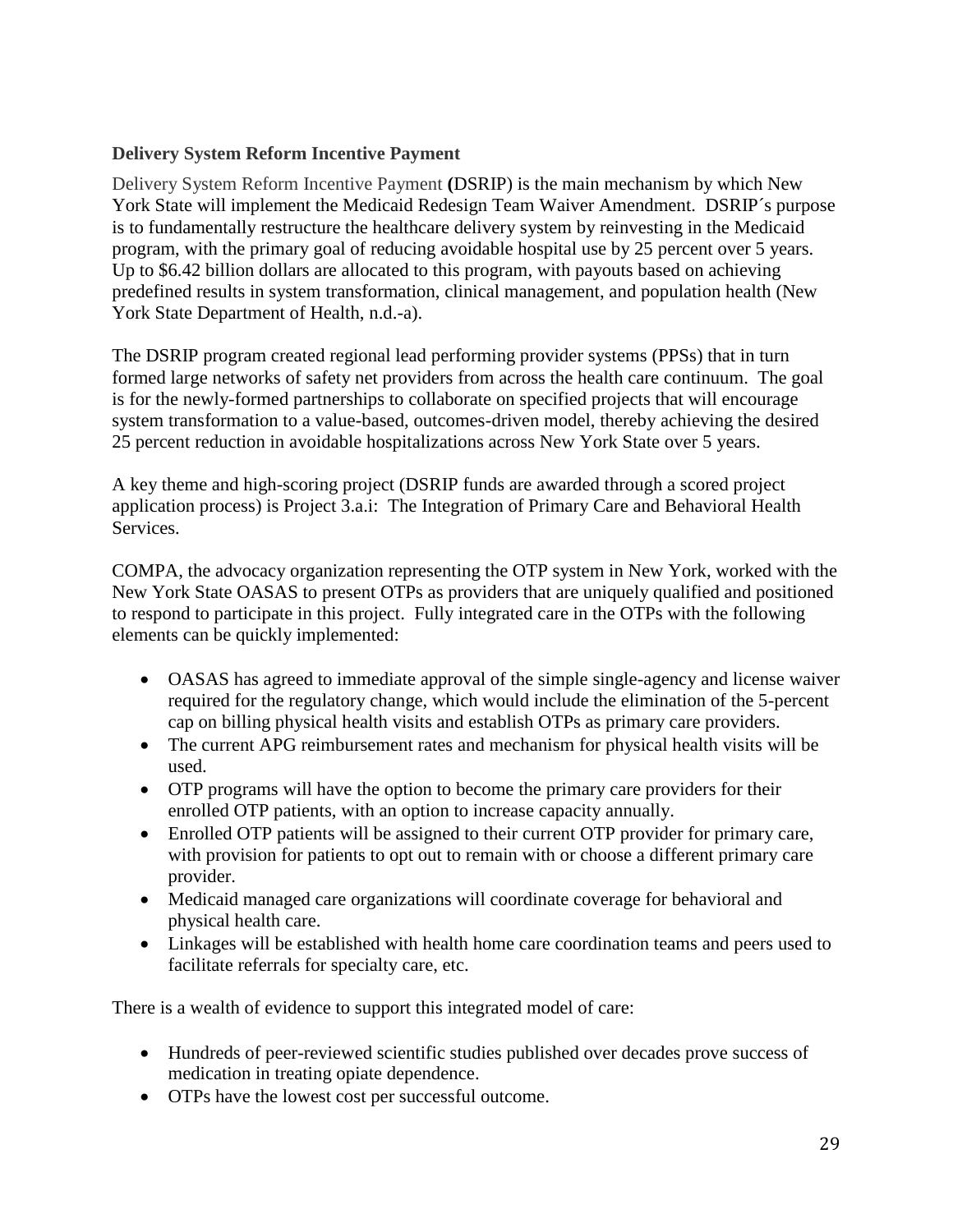- OTP comprehensive treatment includes frequent patient contact by regulation, allowing for effective monitoring.
- Providers are able to respond to opiate epidemic through medications and immediate increased capacity for and access to buprenorphine treatment.

According Dennis McCarty et al. (2010):

An analysis of the cost and utilization of health care among opioid dependent individuals enrolled in a large integrated health plan reported a mean annual cost per opioid dependent member of \$11,200 (2004 dollars); the most expensive opioid dependent members were those with minimal (one visit) or no contact with addiction medicine ( $M = $18,604$ ) while those who received addiction counseling services ( $M = $14,157$ ) and methadone plus counseling ( $M = $7,163$ ) used less inpatient and emergency care.

The total costs of care for patients receiving methadone maintenance were 50 percent less than the costs for patients receiving counseling without medication. They were 62 percent lower when compared to those for opioid dependent patients who did not receive addiction medicine services.

Importantly, these cost savings reflect only health care costs, not criminal justice costs or other social costs. Health plans that offer buprenorphine and methadone for opioid dependence reduced the use of relatively expensive emergency and inpatient services and reduced total health care costs."

There are some disadvantages to integrating care in the OTPs through DSRIP. There has been inconsistent involvement and inclusion of the OTPs in DSRIP Project 3.a.i, Integration of Primary Care and Behavioral Health Services, across PPS networks in New York State. Overall, there is little familiarity with the OTP treatment system. The task of educating the PPS networks about the role that OTPs can play in the healthcare transformation is complicated by the short project timelines and regionalization of the DSRIP system. This challenge poses a risk to the universality that is a precondition of the Triple Aim.

An alternate path to integration, and one that can easily be used by any state, would be for the state agency to authorize the OTP as the primary care provider. In New York, this would include a waiver to eliminate the 5-percent limit on physical health visits in OTPs and a corresponding listing of the OTP as all OTP patients' managed care primary care provider, with an opt-out option for patients and providers. Authorizing the OTP as the primary care provider will ensure that a uniform, high-quality level of care is provided whether a patient is receiving integrated colocated treatment services in Staten Island or in Buffalo.

This proposal will enable an immediate cost-savings seen in reduced avoidable hospitalizations that is the ultimate goal of DSRIP.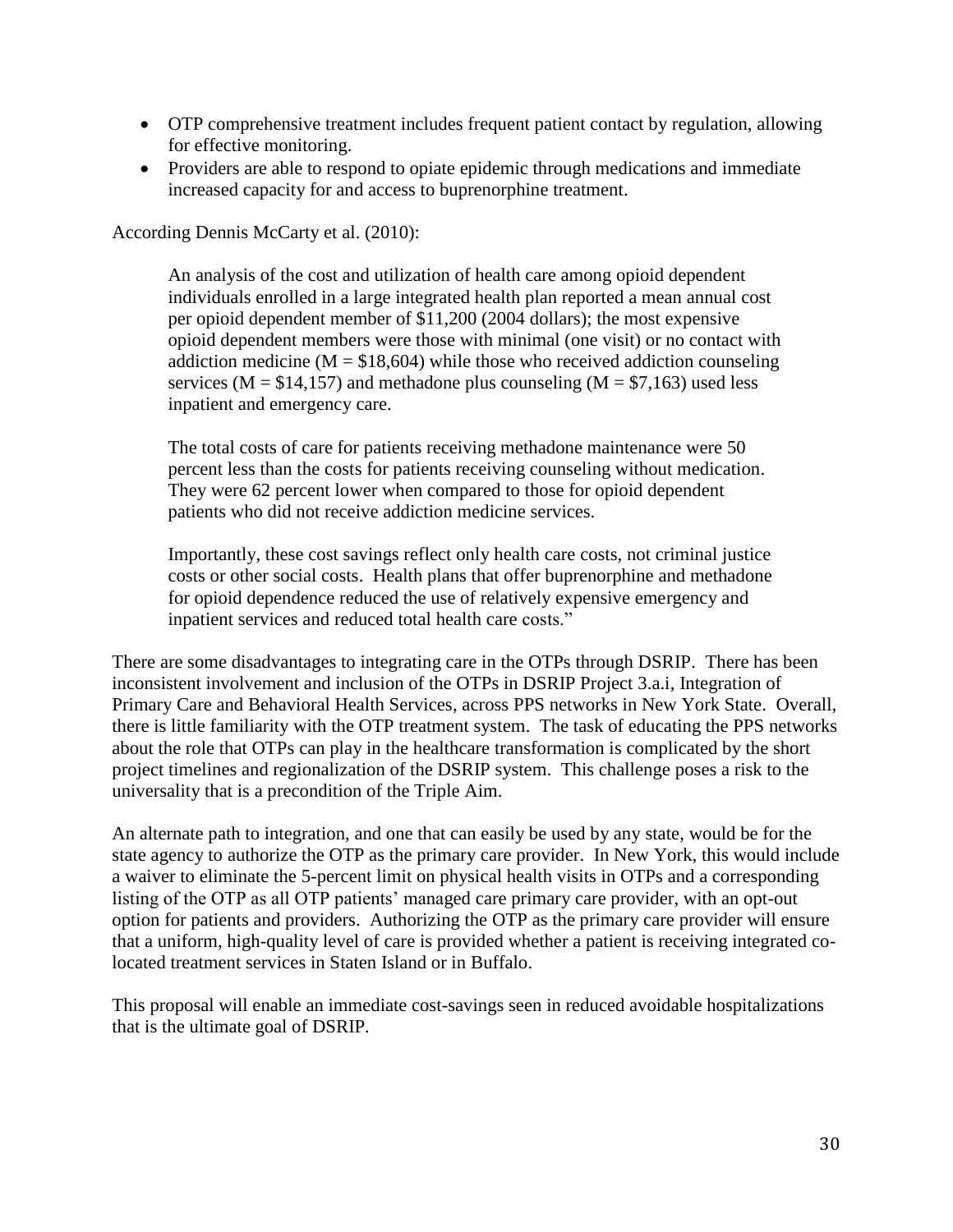#### **Roads to Primary Care Integration**

To summarize, two possible roads to primary care integration are:

- Integrated primary care in OTPs through the DSRIP waiver applied for by a regional PPS is one path to integrated primary care.
- An overall waiver for the OTP system from OASAS through Medicaid redesign.

## **Readiness Is All**

Developing the current, co-located physical health care OTP model which is now providing urgent care throughout New York to a fully integrated model which can also provide preventive primary care requires far less adjustment than would be necessary for a behavioral health provider with no experience providing physical health care. OTP medical staff are currently contemplating edits to electronic medical records, (population health management) and considering outcome measures. The infrastructure and expertise is in place. There are relationships with labs, diagnostic services, and specialty referrals. There is a system for hospital backup and emergency coverage. There is also experience treating the special medical needs of this population. Most importantly, in this fully integrated model, medically complicated, highrisk patients who are already receiving an annual physical exam and needed medical care from providers with whom they have established relationships with, will be able to access preventive primary care without being asked to go somewhere else to find it.

Fully integrating primary care for OTP patients into the OTPs will improve the outcomes for patients. This new model of integrated primary care in OTPs will achieve the Triple Aim.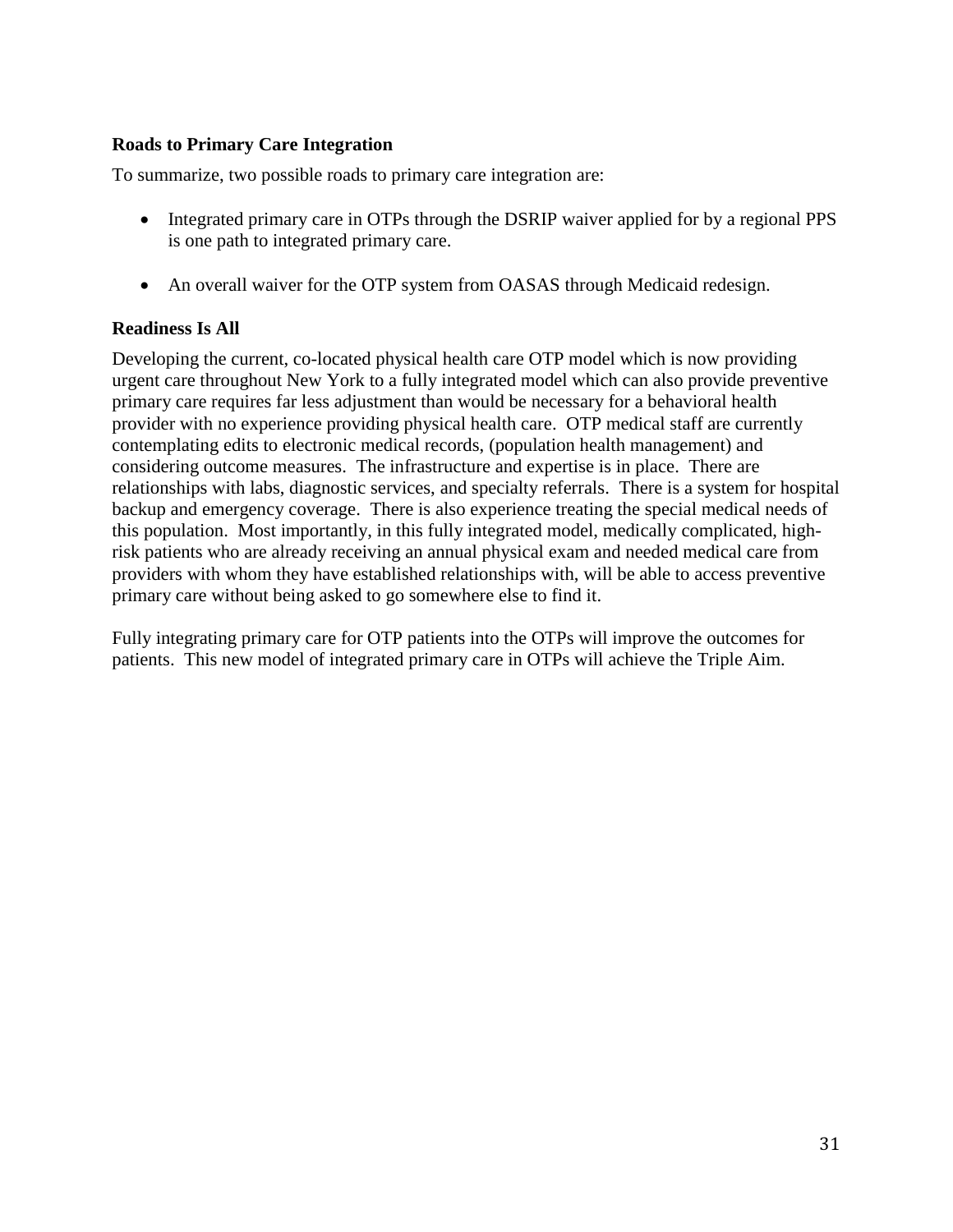#### **References**

[Barnett, P. G.](http://www.ncbi.nlm.nih.gov/pubmed/?term=Barnett%20PG%5BAuthor%5D&cauthor=true&cauthor_uid=11064486), & [Hui, S. S.](http://www.ncbi.nlm.nih.gov/pubmed/?term=Hui%20SS%5BAuthor%5D&cauthor=true&cauthor_uid=11064486) (2000). The cost-effectiveness of methadone maintenance. *Mount Sinai Journal of Medicine, 67*(5–6), 365–374.

Berwick, D. M., Nolan, T. W., & Whittington, J. (2008). The triple aim: Care, health, and cost. *Health Affairs 27*(3), 759–769. Retrieved from <http://content.healthaffairs.org/content/27/3/759.full>

Birnbaum, M., & Halper, D. E. (2009). Rethinking service delivery for high-cost Medicaid patients. New York, NY: Medicaid Institute at United Hospital Fund. Retrieved from <http://www.uhfnyc.org/assets/1383>

Boyd, C., Leff, B., Weiss, C., Wolff, J., Hamblin, A., & Martin, L. (2010). Faces of Medicaid: Clarifying multimorbidity patterns to improve targeting and delivery of clinical services for Medicaid populations. Center for Health Care Strategies. Retrieved from [http://www.chcs.org/resource/faces-of-medicaid-clarifying-multimorbidity-patterns-to-improve](http://www.chcs.org/resource/faces-of-medicaid-clarifying-multimorbidity-patterns-to-improve-targeting-and-delivery-of-clinical-services-for-medicaid-populations/)[targeting-and-delivery-of-clinical-services-for-medicaid-populations/](http://www.chcs.org/resource/faces-of-medicaid-clarifying-multimorbidity-patterns-to-improve-targeting-and-delivery-of-clinical-services-for-medicaid-populations/)

Center for Substance Abuse Treatment, Substance Abuse and Mental Health Services Administration, U.S. Department of Health and Human Services. (2005). *Medication-assisted Treatment for Opioid Addiction in Opioid Treatment Programs*. Treatment Improvement Protocol (TIP) 43. Rockville (MD): Substance Abuse and Mental Health Services Administration. Available from <http://www.ncbi.nlm.nih.gov/books/NBK64164>

Friedmann, P. D., Hendrickson, J. C., Gerstein, D. R., Zhang, Z., & Stein, M. D. (2006). Do mechanisms that link addiction treatment patients to primary care influence subsequent utilization of emergency and hospital care? *Medical Care 44*(1), 8–15.

Hartel, D. M., & Schoenbaum, E. E. (1998). Methadone treatment protects against HIV infection: Two decades of experience in the Bronx, New York City. *Public Health Reports, 13*(Suppl 1), 107–115.

Heath, B., Wise, R. P., & Reynolds K. (2013). *A standard framework for levels of integrated healthcare.* Washington DC, SAMHSA–HRSA Center for Integrated Health Solutions. Retrieved from [http://www.integration.samhsa.gov/integrated-care](http://www.integration.samhsa.gov/integrated-care-models/A_Standard_Framework_for_Levels_of_Integrated_Healthcare.pdf)[models/A\\_Standard\\_Framework\\_for\\_Levels\\_of\\_Integrated\\_Healthcare.pdf](http://www.integration.samhsa.gov/integrated-care-models/A_Standard_Framework_for_Levels_of_Integrated_Healthcare.pdf)

Irmiter, C., Barry, K. L., Cohen, K., & Blow, F. C. (2009). Sixteen-year predictors of substance use disorder diagnoses for patients with mental health disorders. *Substance Abuse, 30*(1), 40–46.

[Laine, C.](http://www.ncbi.nlm.nih.gov/pubmed?term=Laine%20C%5BAuthor%5D&cauthor=true&cauthor_uid=11343483), [Hauck, W. W.](http://www.ncbi.nlm.nih.gov/pubmed?term=Hauck%20WW%5BAuthor%5D&cauthor=true&cauthor_uid=11343483), [Gourevitch, M. N.](http://www.ncbi.nlm.nih.gov/pubmed?term=Gourevitch%20MN%5BAuthor%5D&cauthor=true&cauthor_uid=11343483), [Rothman, J.](http://www.ncbi.nlm.nih.gov/pubmed?term=Rothman%20J%5BAuthor%5D&cauthor=true&cauthor_uid=11343483), [Cohen, A.](http://www.ncbi.nlm.nih.gov/pubmed?term=Cohen%20A%5BAuthor%5D&cauthor=true&cauthor_uid=11343483), & [Turner, B. J.](http://www.ncbi.nlm.nih.gov/pubmed?term=Turner%20BJ%5BAuthor%5D&cauthor=true&cauthor_uid=11343483) (2001). Regular outpatient medical and drug abuse care and subsequent hospitalization of persons who use illicit drugs. *JAMA, 285*(18), 2355–2362.